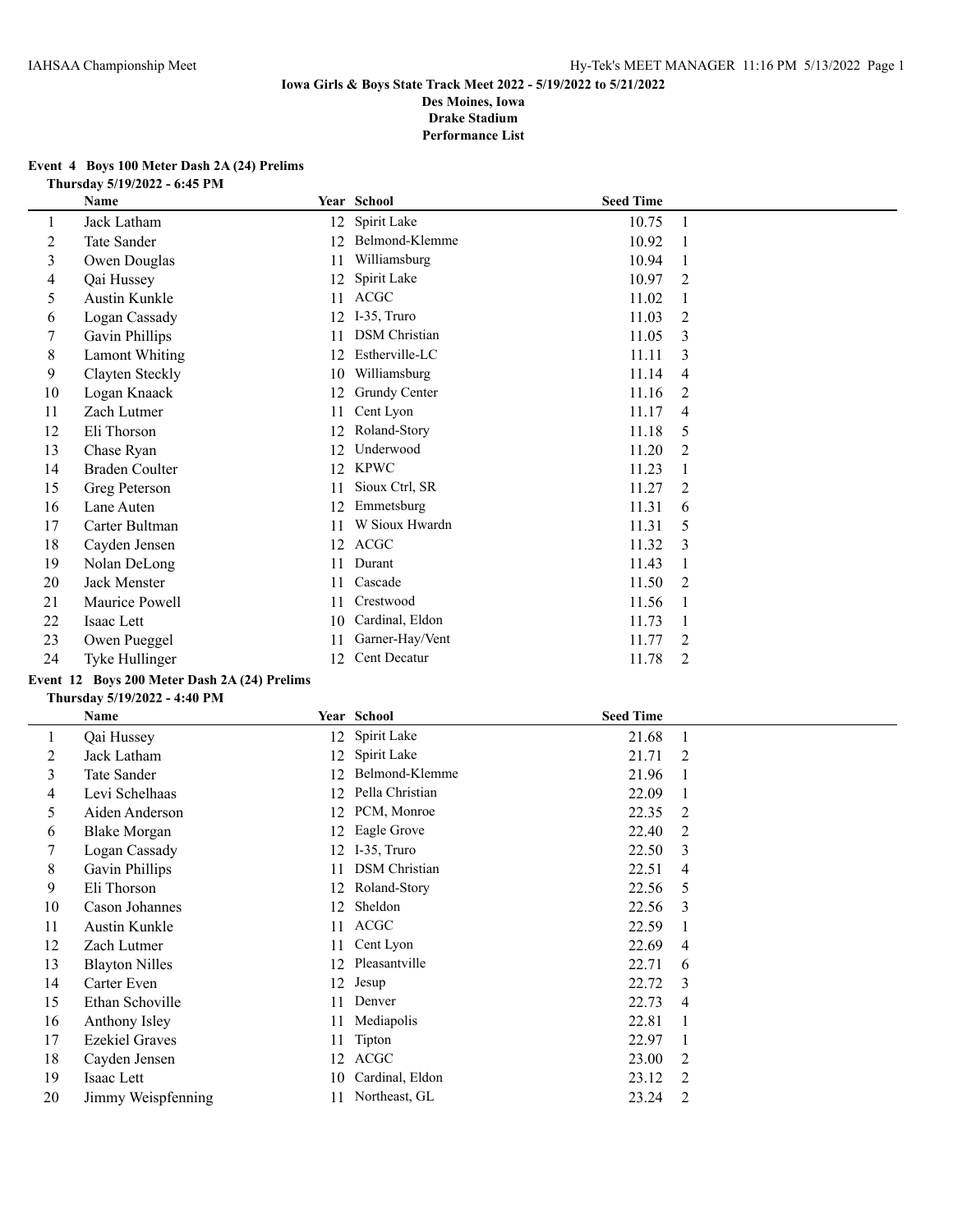|                | Event 12  (Boys 200 Meter Dash 2A (24) Prelims) |    |                     |                  |                |
|----------------|-------------------------------------------------|----|---------------------|------------------|----------------|
|                | Name                                            |    | Year School         | <b>Seed Time</b> |                |
| 21             | Tre Fisher                                      |    | 12 Southeast Valley | 23.44            | $\mathbf{1}$   |
| 22             | Tyler Schmitt                                   | 12 | East Sac County     | 23.47            | 2              |
| 23             | Maurice Powell                                  | 11 | Crestwood           | 23.80            | -1             |
| 24             | LJ Bryant                                       |    | 10 Clear Lake       | 24.35            | $\overline{2}$ |
|                | Event 20 Boys 400 Meter Dash 2A (24)            |    |                     |                  |                |
|                | Thursday 5/19/2022 - 7:20 PM                    |    |                     |                  |                |
|                | Name                                            |    | Year School         | <b>Seed Time</b> |                |
| 1              | Levi Schelhaas                                  |    | 12 Pella Christian  | 49.26            | -1             |
| $\overline{c}$ | Qai Hussey                                      | 12 | Spirit Lake         | 49.83            | -1             |
| 3              | Cason Johannes                                  | 12 | Sheldon             | 50.49            | 2              |
| 4              | Cole Miller                                     | 12 | Cascade             | 50.59            | $\mathbf{1}$   |
| 5              | Alex Razee                                      | 10 | Shenandoah          | 50.91            | 1              |
| 6              | Kale Lande                                      | 11 | Roland-Story        | 51.06            | $\overline{2}$ |
| 7              | Carson Jensen                                   | 12 | Regina, IC          | 51.07            | $\overline{2}$ |
| 8              | Daniel Andringa                                 | 12 | Pella Christian     | 51.10            | 3              |
| 9              | Jagger Schmitt                                  | 12 | Clear Lake          | 51.33            | 1              |
| 10             | Michael Pottebaum                               | 12 | Kuemper Cath        | 51.35            | $\overline{2}$ |
| 11             | Cody Bohlmann                                   | 12 | Tipton              | 51.74            | 3              |
| 12             | Jack Kling                                      | 11 | Red Oak             | 51.76            | 3              |
| 13             | Dayne Zinkula                                   | 12 | Grundy Center       | 51.80            | 1              |
| 14             | <b>Brandon Lenz</b>                             |    | 12 Pocahon Area     | 51.86            | 1              |
| 15             | Kadin Salek                                     | 12 | Mediapolis          | 51.87            | 1              |
| 16             | Beau DeRocher                                   | 11 | Hinton              | 52.03            | 2              |
| 17             | Adam Schipper                                   | 11 | Aplntn-Parksbg      | 52.06            | $\overline{2}$ |
| 18             | Parker Van't Hul                                |    | 11 Western Christ   | 52.08            | 3              |
| 19             | Tate Jirovsky                                   | 10 | Grundy Center       | 52.19            | 3              |
| 20             | <b>Anthony Duncan</b>                           | 11 | Van Buren           | 52.21            | $\overline{2}$ |
| 21             | Jace Eich                                       | 09 | W Marshall          | 52.31            | $\overline{4}$ |
| 22             | Joren Fisher                                    | 11 | Union, LaPorte C    | 52.37            | $\overline{4}$ |
| 23             | <b>Brody Deitering</b>                          | 12 | Ridge View          | 52.40            | 3              |
| 24             | <b>Braxton Stewart</b>                          |    | 12 Waukon           | 52.82            | 2              |
|                | Event 28 Boys 800 Meter Run 2A (24)             |    |                     |                  |                |
|                | Saturday 5/21/2022 - 11:20 AM                   |    |                     |                  |                |
|                | Namo                                            |    | Voor School         | Sood Time        |                |

|    | Name                 |    | Year School          | <b>Seed Time</b> |                |
|----|----------------------|----|----------------------|------------------|----------------|
|    | Isaac Swenson        | 11 | Belmond-Klemme       | 2:00.81          |                |
| 2  | <b>Scott Pearson</b> | 12 | Underwood            | 2:01.30          | $\blacksquare$ |
| 3  | Clay Bohlmann        |    | 09 Tipton            | 2:02.24          |                |
| 4  | Nolan Evans          |    | 12 Jesup             | 2:02.50          | $\overline{2}$ |
| 5. | Dustin Barth         |    | 12 Van Meter         | 2:02.51          | 2              |
| 6  | Ty Nichols           |    | 11 Tipton            | $2:02.71$ 2      |                |
|    | Shea Keister         | 11 | Anamosa              | 2:02.72          | $\overline{3}$ |
| 8  | Trevin Suhr          |    | 12 ACGC              | $2:02.78$ 3      |                |
| 9  | Aaron Fynaardt       | 11 | <b>DSM</b> Christian | 2:03.36          |                |
| 10 | Carson Houg          |    | 12 DSM Christian     | $2:03.37$ 2      |                |
| 11 | Ryder Sundall        |    | 10 Spirit Lake       | 2:03.50          |                |
| 12 | Ethan Stalzer        |    | 10 Albia             | 2:03.58          | $\mathbf{1}$   |
| 13 | Jacob Kueny          |    | 12 Sioux Ctrl, SR    | 2:03.73          |                |
| 14 | Jacob Gerdes         | 11 | Pocahon Area         | 2:03.77          | $\overline{2}$ |
|    |                      |    |                      |                  |                |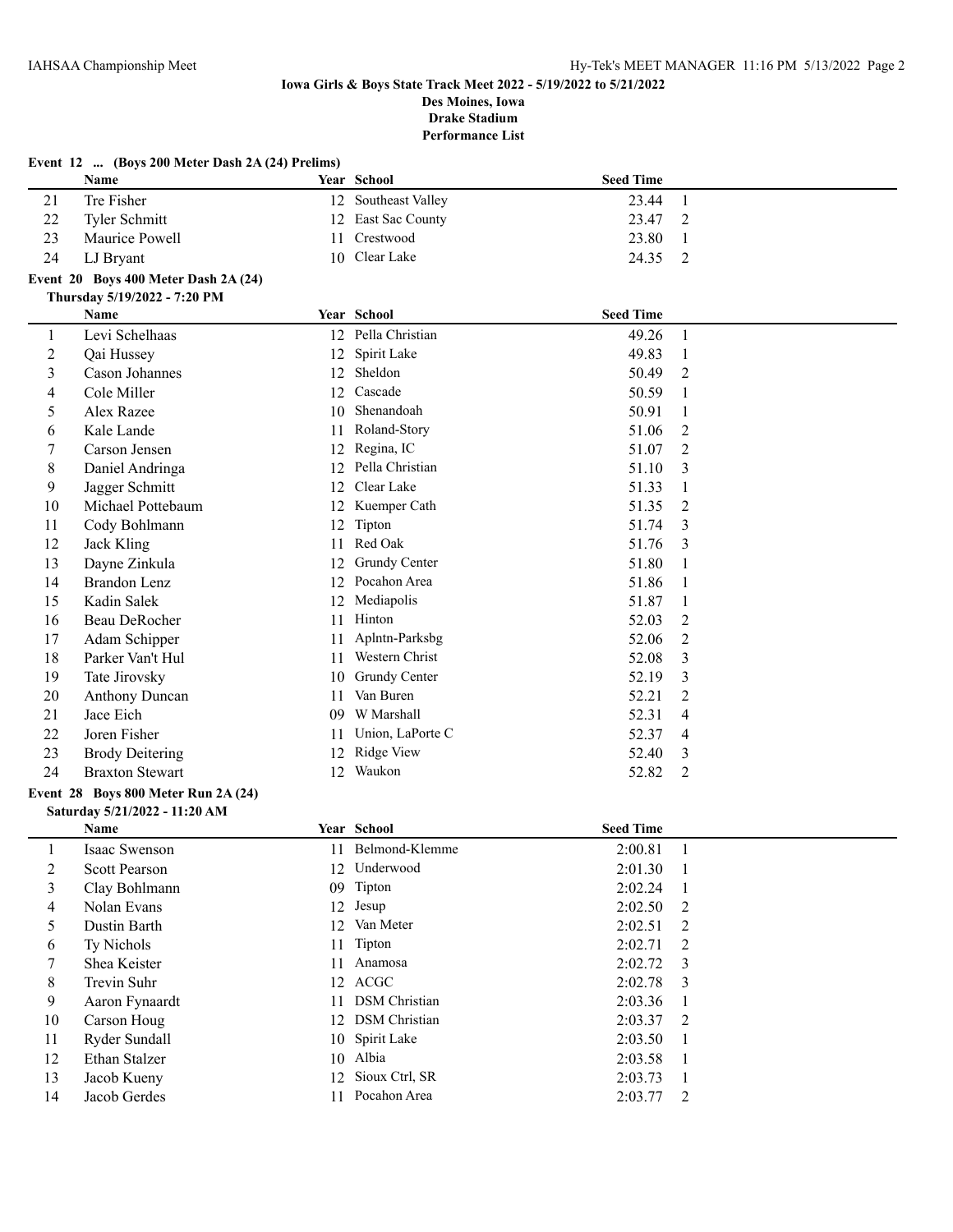**Performance List**

## **Event 28 ... (Boys 800 Meter Run 2A (24))**

|    | Name                                        |    | Year School         | <b>Seed Time</b> |                |
|----|---------------------------------------------|----|---------------------|------------------|----------------|
| 15 | Soren Cleveland                             |    | 12 Grundy Center    | 2:03.92          | -3             |
| 16 | Vincent Carcamo                             | 11 | Cent Decatur        | 2:03.93          | -2             |
| 17 | Logan Rosas                                 |    | 10 Mediapolis       | 2:04.14          | -3             |
| 18 | Brock Meyer                                 |    | 12 Union, LaPorte C | 2:04.19          | -4             |
| 19 | Harrison Ahlrichs                           | 11 | Monticello          | 2:04.25          | $\overline{4}$ |
| 20 | Carson Jensen                               |    | 12 Regina, IC       | 2:04.39          | -5             |
| 21 | Oliver Palmer                               | 11 | West Branch         | 2:04.45          | - 6            |
| 22 | Dylan Usher                                 |    | 12 New Hampton      | 2:04.78          |                |
| 23 | Drew Sandven                                |    | 10 Okoboji, Milford | 2:05.78          | - 2            |
| 24 | Trey Nederhoff                              | 11 | Sumner-Fredrksbg    | 2:05.80          | 2              |
|    | <b>Event 36 Boys 1600 Meter Run 2A (24)</b> |    |                     |                  |                |

**Saturday 5/21/2022 - 2:22 PM**

|    | <b>Name</b>           |    | Year School          | <b>Seed Time</b> |                               |
|----|-----------------------|----|----------------------|------------------|-------------------------------|
| 1  | <b>Brennan Sauser</b> | 12 | Oelwein              | 4:34.29          | 1                             |
| 2  | Damon VandenBerg      | 11 | Spirit Lake          | 4:34.97          |                               |
| 3  | Tage Hulstein         | 12 | Western Christ       | 4:35.89          | 2                             |
| 4  | Ethan Sadler          | 12 | Grundy Center        | 4:36.31          | 2                             |
| 5  | Conall Sauser         | 09 | Oelwein              | 4:37.73          | 3                             |
| 6  | Carson Houg           | 12 | <b>DSM</b> Christian | 4:38.66          |                               |
| 7  | Trevin Suhr           | 12 | <b>ACGC</b>          | 4:39.18          |                               |
| 8  | Clay Bohlmann         | 09 | Tipton               | 4:39.28          |                               |
| 9  | Parker Duitsman       | 10 | Estherville-LC       | 4:39.28          | 3                             |
| 10 | Aaron Fynaardt        | 11 | <b>DSM</b> Christian | 4:39.76          | 2                             |
| 11 | Kaden Lynch           | 10 | <b>Grundy Center</b> | 4:39.87          | 4                             |
| 12 | Thaddeus Shetler      | 12 | Mid-Prairie, W       | 4:40.13          |                               |
| 13 | <b>Baylor Bergren</b> | 12 | Red Oak              | 4:41.20          | $\mathfrak{D}_{\mathfrak{p}}$ |
| 14 | Cooper Nuss           | 11 | Southeast Valley     | 4:42.16          |                               |
| 15 | Bryce McDonough       | 12 | Central Sprngs       | 4:42.37          |                               |
| 16 | Kyle Wagoner          | 09 | Clarinda             | 4:42.89          | 3                             |
| 17 | Solomon Zaugg         | 10 | Mediapolis           | 4:43.38          | 2                             |
| 18 | Ben Reyes             | 11 | I-35, Truro          | 4:43.77          | 3                             |
| 19 | Jayse Yoder           | 09 | Mid-Prairie, W       | 4:45.03          | 3                             |
| 20 | Aidan O'Neil          | 10 | Regina, IC           | 4:45.44          | 2                             |
| 21 | Ryan Natelborg        | 10 | Pella Christian      | 4:45.64          | 4                             |
| 22 | joey hovinga          | 12 | Forest City          | 4:46.19          | 2                             |
| 23 | Nathan O'Neill        | 11 | Waukon               | 4:47.38          | 3                             |
| 24 | Adam Axman            | 12 | Pocahon Area         | 4:48.10          | 2                             |

### **Event 44 Boys 3200 Meter Run 2A (24) Thursday 5/19/2022 - 3:50 PM**

|   | <b>Name</b>      | Year School       | <b>Seed Time</b> |  |
|---|------------------|-------------------|------------------|--|
|   | Brennan Sauser   | 12 Oelwein        | $9:55.06$ 1      |  |
|   | Kaden Lynch      | 10 Grundy Center  | $10:06.25$ 2     |  |
|   | Ethan Sadler     | 12 Grundy Center  | $10:12.80$ 3     |  |
| 4 | Damon VandenBerg | 11 Spirit Lake    | $10:14.77$ 1     |  |
|   | Nolan Evans      | 12 Jesup          | $10:15.02$ 4     |  |
| 6 | Brandon Hughes   | 09 Spirit Lake    | $10:15.22$ 2     |  |
|   | Parker Duitsman  | 10 Estherville-LC | $10:20.48$ 3     |  |
|   | Aidan O'Neil     | 10 Regina, IC     | 10:27.72         |  |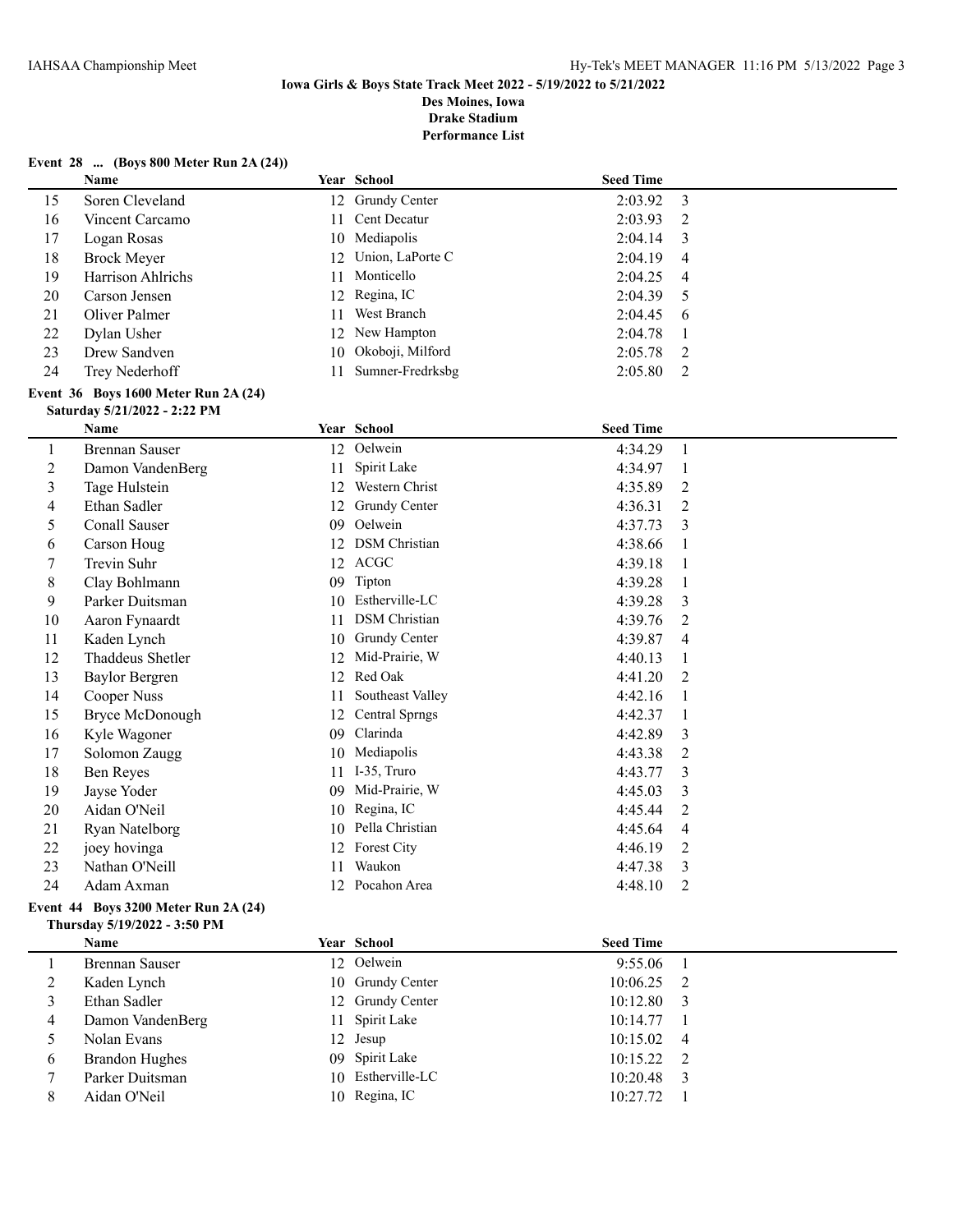### **Iowa Girls & Boys State Track Meet 2022 - 5/19/2022 to 5/21/2022 Des Moines, Iowa**

**Drake Stadium**

**Performance List**

## **Event 44 ... (Boys 3200 Meter Run 2A (24))**

|    | Name                         |     | Year School           | <b>Seed Time</b> |                |
|----|------------------------------|-----|-----------------------|------------------|----------------|
| 9  | Cooper Nuss                  | 11  | Southeast Valley      | 10:28.39         |                |
| 10 | Conall Sauser                | 09  | Oelwein               | 10:28.46         | - 5            |
| 11 | Clay Bohlmann                | 09  | Tipton                | 10:32.36         | 2              |
| 12 | Alejandro Bernal             | 11  | Sibley-Ocheyedan      | 10:33.59         | 4              |
| 13 | Eein McKinley                | 11  | W Monona              | 10:39.09         | 2              |
| 14 | <b>Baylor Bergren</b>        | 12. | Red Oak               | 10:40.28         |                |
| 15 | Bryce McDonough              | 12  | <b>Central Sprngs</b> | 10:40.59         |                |
| 16 | Oscar Hanson                 | 10  | Southeast Valley      | 10:43.36         | -3             |
| 17 | Aaron Fynaardt               | 11  | <b>DSM</b> Christian  | 10:44.51         |                |
| 18 | Carson Houg                  | 12. | <b>DSM</b> Christian  | 10:44.52         | 2              |
| 19 | Treyton Schaapherder         | 10  | Clarinda              | 10:49.30         | $\mathcal{L}$  |
| 20 | Troy Butler                  |     | 12 Tipton             | 10:52.67         | $\mathcal{E}$  |
| 21 | Thaddeus Shetler             | 12  | Mid-Prairie, W        | 10:54.50         |                |
| 22 | Joe Terrones                 | 11  | E Marshall            | 10:55.94         | 3              |
| 23 | joey hovinga                 | 12. | Forest City           | 10:56.77         | $\overline{2}$ |
| 24 | <b>Emmett Swartzentruber</b> | 09  | Mid-Prairie, W        | 11:05.00         | 2              |

## **Event 53 Boys 110 Meter Hurdles 2A (24) Prelims**

#### **Friday 5/20/2022 - 3:20 PM**

|         | Name                 |    | Year School     | <b>Seed Time</b> |                |
|---------|----------------------|----|-----------------|------------------|----------------|
| $\perp$ | Jack Latham          | 12 | Spirit Lake     | 14.01            |                |
| 2       | <b>Brad Bellis</b>   | 12 | W Monona        | 14.68            |                |
| 3       | Noah Sheridan        | 12 | Jesup           | 14.78            |                |
| 4       | Tanner Blue          | 12 | S Hamilton      | 14.89            | 1              |
| 5       | Jackson Morton       | 12 | Greene County   | 14.98            | 1              |
| 6       | Carter Davis         | 12 | Underwood       | 15.22            | $\overline{2}$ |
| 7       | Parker McHone        | 12 | Jesup           | 15.29            | $\overline{2}$ |
| 8       | Garet Kiel           | 10 | Oelwein         | 15.40            | 3              |
| 9       | <b>Rhett Wardell</b> | 12 | Dike-NH         | 15.44            | 4              |
| 10      | Zeke Nelson          | 11 | Clear Lake      | 15.48            | 1              |
| 11      | Cael Collins         | 12 | Manson NW Web   | 15.48            | $\overline{2}$ |
| 12      | Caleb Wulf           | 12 | West Liberty    | 15.49            | 1              |
| 13      | Gable Van Beek       | 11 | Cent Lyon       | 15.50            | 2              |
| 14      | Ryan Fisher          | 12 | Van Meter       | 15.63            | 3              |
| 15      | Kasey Wirtjes        | 11 | Denver          | 15.66            | 5              |
| 16      | Ethan Stecker        | 09 | Spirit Lake     | 15.66            | 3              |
| 17      | Jack Scrivner        | 11 | Cent Decatur    | 15.68            | 1              |
| 18      | Cade Ward            | 12 | I-35, Truro     | 15.73            | 2              |
| 19      | Cain Brown           | 11 | Mid-Prairie, W  | 15.82            | 2              |
| 20      | Carson Maeder        | 12 | Davis County, B | 15.84            | 3              |
| 21      | Tyler Raybourn       | 12 | Clarinda        | 15.86            | 4              |
| 22      | Ross Stephens        | 11 | Pleasantville   | 15.91            | 3              |
| 23      | Ayden Burrow         | 09 | N Fayette Val   | 16.09            | $\overline{2}$ |
| 24      | Cash Woody           | 12 | West Branch     | 16.33            | $\overline{2}$ |

#### **Event 62 Boys 400 Meter Hurdles 2A (24) Friday 5/20/2022 - 5:00 PM**

| <b>Name</b>   |     | <b>Year</b> School | <b>Seed Time</b> |  |
|---------------|-----|--------------------|------------------|--|
| Todd Pedersen |     | 12 Treynor         | 54.98            |  |
| Tristan Weers | ר ו | Anamosa            | 54.99            |  |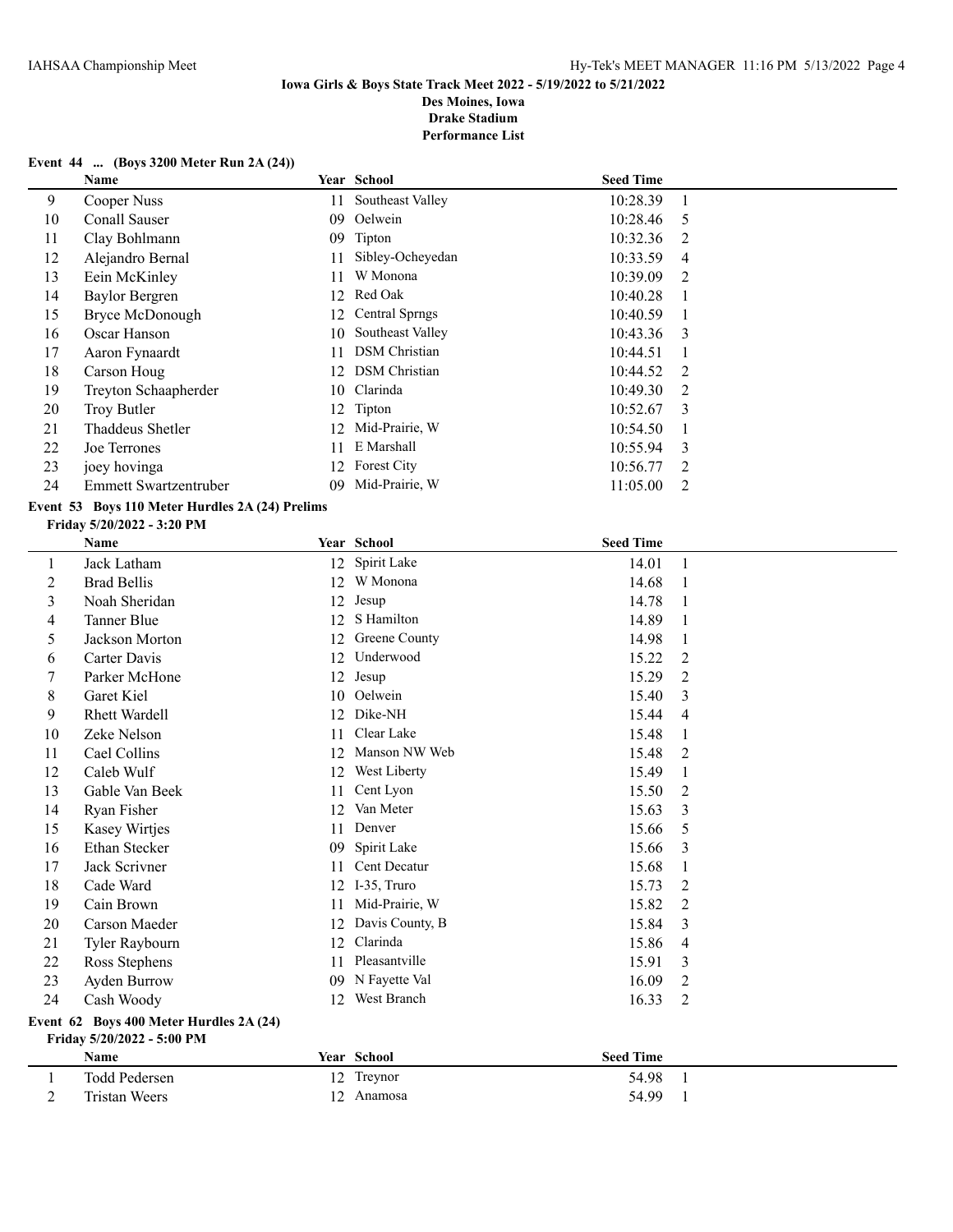### **Event 62 ... (Boys 400 Meter Hurdles 2A (24))**

|    | Name                   |    | Year School      | <b>Seed Time</b> |   |
|----|------------------------|----|------------------|------------------|---|
| 3  | Noah Sheridan          | 12 | Jesup            | 55.17            | 1 |
| 4  | Jackson Morton         | 12 | Greene County    | 55.50            | 2 |
| 5  | Kaden Huttinger        | 11 | Aplntn-Parksbg   | 55.67            | 2 |
| 6  | Caleb Postma           | 12 | Okoboji, Milford | 55.77            | 1 |
| 7  | Caden Schmidt          | 11 | Tipton           | 55.88            | 2 |
| 8  | <b>Rhett Wardell</b>   | 12 | Dike-NH          | 56.08            | 3 |
| 9  | Greg Peterson          | 11 | Sioux Ctrl, SR   | 56.27            |   |
| 10 | Ty Jesenovec           | 12 | Monticello       | 56.45            | 3 |
| 11 | Grant Schroeder        | 12 | <b>KPWC</b>      | 56.50            | 2 |
| 12 | Micah Farrens          | 11 | W Monona         | 56.74            | 3 |
| 13 | Zeke Nelson            | 11 | Clear Lake       | 56.75            |   |
| 14 | <b>Anthony Duncan</b>  | 11 | Van Buren        | 56.90            |   |
| 15 | Karson Elwood          | 10 | Treynor          | 56.92            | 3 |
| 16 | Gavin Fenton           | 11 | PCM, Monroe      | 57.04            | 1 |
| 17 | Isaac Wenthe           | 09 | Sheldon          | 57.19            | 2 |
| 18 | Aydn Netten            | 11 | Van Meter        | 57.27            | 4 |
| 19 | <b>Braxton Stewart</b> | 12 | Waukon           | 57.29            | 2 |
| 20 | Jackson Taylor         | 12 | W Lyon, Inwood   | 57.48            | 3 |
| 21 | Tate Jirovsky          | 10 | Grundy Center    | 57.52            | 4 |
| 22 | CJ Ratliff             | 12 | Albia            | 57.66            | 2 |
| 23 | Peyton Ritzert         | 11 | Pella Christian  | 57.89            | 2 |
| 24 | Brody Cullin           | 10 | Shenandoah       | 57.89            | 5 |

### **Event 73 Boys 4x100 Meter Relay 2A (24) Prelims**

### **Friday 5/20/2022 - 6:40 PM**

|    | <b>Team</b>             | <b>Relay</b>             |                            | <b>Seed Time</b>        |  |
|----|-------------------------|--------------------------|----------------------------|-------------------------|--|
|    | Treynor                 |                          |                            | 43.25                   |  |
|    | 1) Noah Nelson 11       | 2) Todd Pedersen 12      | 3) Kayden Dirks 11         | 4) Jaxon Schumacher 11  |  |
|    | 5) James Huisman 12     | 6) Karson Elwood 10      |                            |                         |  |
| 2  | Roland-Story            |                          |                            | 43.58<br>-1             |  |
|    | 1) Nate Johnson 12      | 2) Will Bunn 12          | 3) Gavin Carpenter 11      | 4) Eli Thorson 12       |  |
|    | 5) Jonovan Wilkinson 10 | 6) Sam Knoll 09          |                            |                         |  |
| 3  | Dike-NH                 |                          |                            | 43.63<br>$\overline{1}$ |  |
|    | 1) Devon Kollasch 12    | 2) Jerek Hall 11         | 3) Gus Varney 11           | 4) Jace Hall 11         |  |
|    | 5) Cameron Decker 10    | 6) Michael Herber 12     |                            |                         |  |
| 4  | Williamsburg            |                          |                            | 43.68<br>$\overline{2}$ |  |
|    | 1) Carson Huedepohl 11  | 2) Kellen Cockrell 10    | 3) Clayten Steckly 10      | 4) Owen Douglas 11      |  |
|    | 5) Nile Sinn 09         | 6) Braylon Wetjen 10     |                            |                         |  |
| 5. | W Sioux Hwardn          |                          |                            | 43.69                   |  |
|    | 1) Booker Walsh 11      | 2) Brady Lynott 11       | 3) Carter Bultman 11       | 4) Zac Van Meeteren 09  |  |
|    | 5) Aaden Schwiesow 12   | 6) Dylan Wiggins 11      |                            |                         |  |
| 6  | <b>ACGC</b>             |                          |                            | 43.74<br>$\overline{2}$ |  |
|    | 1) Brock Littler 11     | 2) Cayden Jensen 12      | 3) Charlie Crawford 12     | 4) Austin Kunkle 11     |  |
|    | 5) Jacob Fox 12         | 6) Taye Faulkner 11      |                            |                         |  |
| 7  | Underwood               |                          |                            | 43.92<br>3              |  |
|    | 1) Michael Dose 12      | 2) Chase Ryan 12         | 3) Joey Anderson 12        | 4) Mason Boothby 10     |  |
|    | 5) Will Buckholdt 09    | 6) Ty Strutton 11        |                            |                         |  |
| 8  | Jesup                   |                          |                            | 43.99<br>2              |  |
|    | 1) Parker McHone 12     | 2) Carter Even 12        | 3) Brody Clark-Hurlbert 12 | 4) Noah Sheridan 12     |  |
|    | 5) Preston Youngblut 09 | 6) Jarrett Ciesielski 12 |                            |                         |  |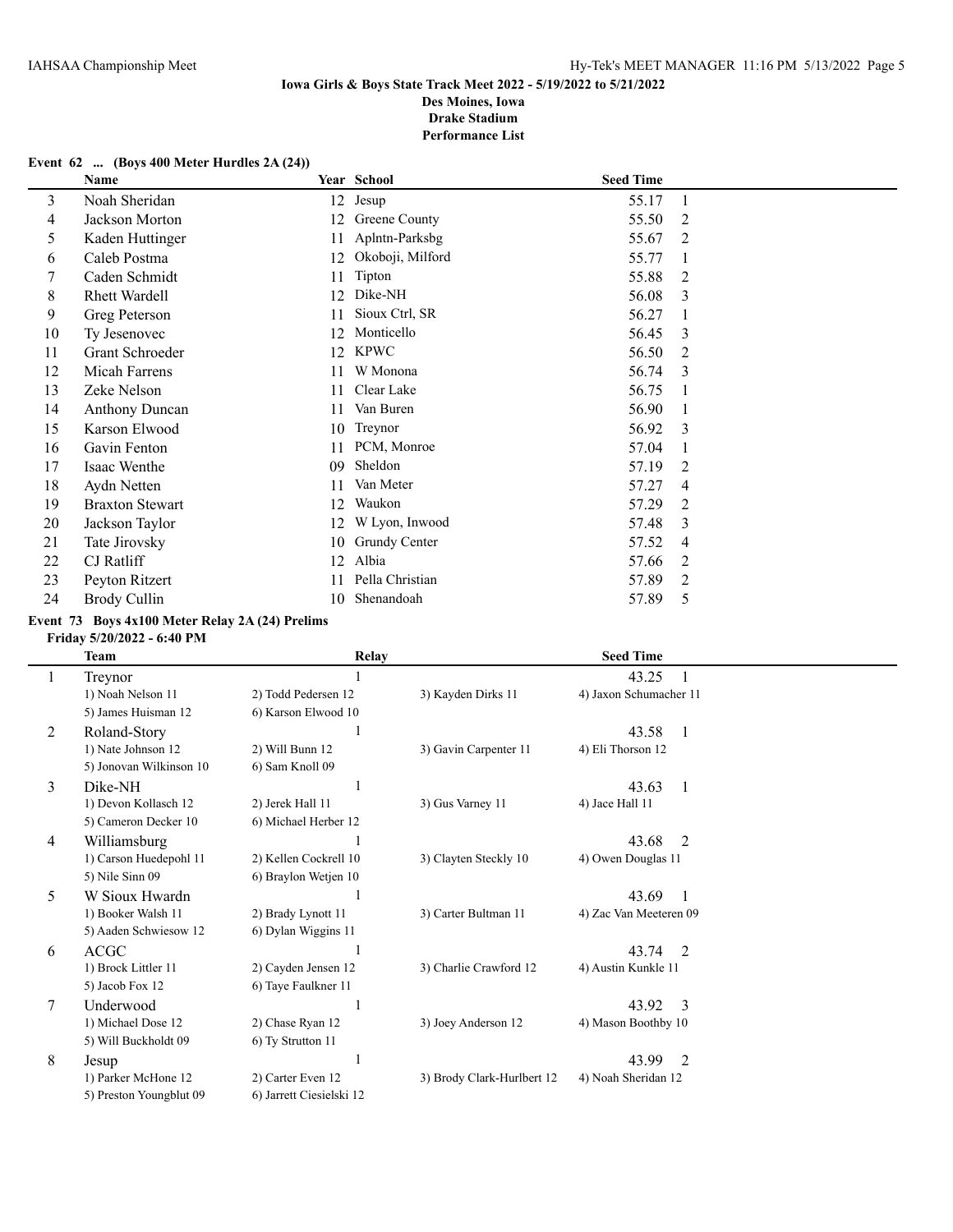|    | Team                                      | Relay                      |                       | <b>Seed Time</b>        |
|----|-------------------------------------------|----------------------------|-----------------------|-------------------------|
| 9  | PCM, Monroe                               | $\mathbf{1}$               |                       | 3<br>44.09              |
|    | 1) Kaden Hale 12                          | 2) Griffin Olson 10        | 3) Gavin Fenton 11    | 4) Aiden Anderson 12    |
|    | 5) Gabe Hobbs 10                          | 6) Jake Eslinger 12        |                       |                         |
| 10 | Estherville-LC                            | $\mathbf{1}$               |                       | 44.16<br>2              |
|    | 1) Ryan Leonard 10                        | 2) Zack Anderson 12        | 3) Seth Busch 12      | 4) Lamont Whiting 12    |
|    | 5) Zavion McMurran 11                     | 6) Collin Cohrs 11         |                       |                         |
| 11 | Clear Lake                                | 1                          |                       | 44.29<br>$\mathbf{1}$   |
|    | 1) Titan Schmitt 09                       | 2) Alex Kerr 09            | 3) Jagger Schmitt 12  | 4) Tanner Reimann 12    |
|    | 5) LJ Bryant 10                           | 6) Aidan Hartl 10          |                       |                         |
|    |                                           |                            |                       |                         |
| 12 | Pleasantville                             | 1                          |                       | 44.30<br>$\overline{4}$ |
|    | 1) Trevor Daggett 12                      | 2) Blayton Nilles 12       | 3) Ben Wicks 12       | 4) Mason Scheve 12      |
|    | 5) Ryan Clement 10                        | 6) Dillen Ammons 11        |                       |                         |
| 13 | Clarion-Goldfd-Dows                       | 1                          |                       | 44.32<br>3              |
|    | 1) Rigo Bobadilla 11                      | 2) Connor State 12         | 3) Nevan Foss 11      | 4) Aidan Harrington 12  |
|    | 5) Jacob Ingebritson 11                   | 6) Landon Olson 12         |                       |                         |
| 14 | Northeast, GL                             | 1                          |                       | 44.33<br>$\overline{1}$ |
|    | 1) Talib Bird 11                          | 2) Ty Hudson 12            | 3) Grant Gray 09      | 4) Cade Hughes 12       |
|    | 5) Jimmy Weispfenning 11                  | 6) Will Schemers 11        |                       |                         |
| 15 | Denver                                    | 1                          |                       | 44.45<br>$\overline{4}$ |
|    | 1) Micah Grier 10                         | 2) Caylor Hoffer 12        | 3) Nick Adams 12      | 4) Zander Norman 12     |
|    | 5) Tye Bradley 11                         | 6) Keaton Rothmeyer 10     |                       |                         |
| 16 | <b>KPWC</b>                               | 1                          |                       | 44.51<br>$\mathbf{1}$   |
|    | 1) Damon Schmid 12                        | 2) Braden Coulter 12       | 3) Kaleb Bleil 12     | 4) Carter Bleil 12      |
|    | 5) Josh Harvey 11                         | 6) Jake Ofert 12           |                       |                         |
| 17 | Cent Lyon                                 | 1                          |                       | 44.59<br>3              |
|    | 1) Cooper Spiess 12                       | 2) Reece Vander Zee 10     | 3) Graham Eben 10     | 4) Zach Lutmer 11       |
|    | 5) Andrew Austin 11                       | 6) Kayden Van Berkum 11    |                       |                         |
| 18 | I-35, Truro                               | $\mathbf{1}$               |                       | 5<br>44.62              |
|    |                                           | 2) Chase Dixson 10         | 3) Cade Ward 12       |                         |
|    | 1) Logan Cassady 12<br>5) Owen Cassady 10 | 6) Christian Williamson 10 |                       | 4) Jack Knoll 11        |
|    |                                           |                            |                       |                         |
| 19 | Cascade                                   | 1                          |                       | 2<br>44.63              |
|    | 1) Luka Rickels 11                        | 2) Jack Menster 11         | 3) Will Hosch 10      | 4) Isaac Nava 12        |
|    | 5) Cole Miller 12                         | 6) Trever Finzel 11        |                       |                         |
| 20 | Forest City                               | 1                          |                       | $\overline{2}$<br>44.66 |
|    | 1) Vinton Feldman 10                      | 2) Sam Klaassen 10         | 3) Robay Birri 11     | 4) Jack Thompson 10     |
|    | 5) Alex Isebrand 11                       | 6) Jayden Barkema 09       |                       |                         |
| 21 | Columbus Cath                             |                            |                       | 44.69<br>5              |
|    | 1) Nick Merrifield 10                     | 2) Joseph Kwofie 11        | 3) Parker Kjeldsen 10 | 4) Caleb Holthaus 11    |
|    | 5) Dallas Westhoff 12                     |                            |                       |                         |
| 22 | <b>OABCIG</b>                             | 1                          |                       | 44.92<br>$\overline{2}$ |
|    | 1) Gabe Winterrowd 11                     | 2) Beau Nieman 12          | 3) Beckett DeJean 11  | 4) Josh Peters 11       |
|    | 5) Easton Harms 12                        | 6) Karson Quirk 11         |                       |                         |
| 23 | Cent Decatur                              | $\mathbf{1}$               |                       | 45.01<br>$\mathbf{1}$   |
|    | 1) Tyke Hullinger 12                      | 2) Trey Hullinger 12       | 3) Champ Walker 11    | 4) Evahn Jones 10       |
|    | 5) Matthew Boothe 12                      | 6) Lane Leeper 09          |                       |                         |
| 24 | Mid-Prairie, W                            | $\mathbf{1}$               |                       | 45.20<br>$\overline{2}$ |
|    | 1) Will Cavanagh 12                       | 2) Carter Harmsen 12       | 3) Tyler Helmuth 12   | 4) Kaden Meader 11      |
|    | 5) Jackson Gehmen 12                      | 6) Cain Brown 11           |                       |                         |
|    |                                           |                            |                       |                         |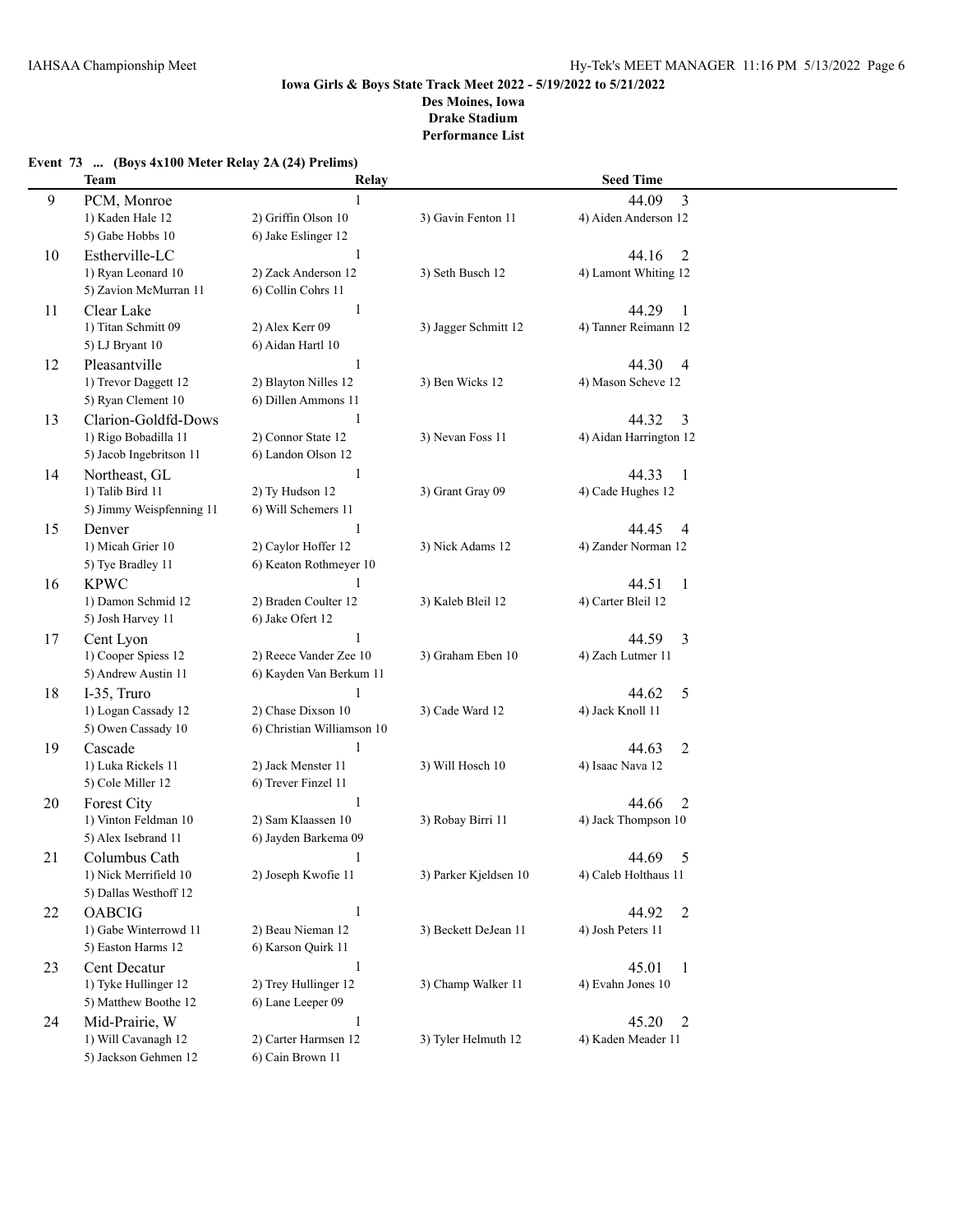### **Event 81 Boys 4x200 Meter Relay 2A (24) Friday 5/20/2022 - 4:00 PM**

|    | <b>Team</b>                             | Relay                                    |                          | <b>Seed Time</b>                     |
|----|-----------------------------------------|------------------------------------------|--------------------------|--------------------------------------|
| 1  | Treynor                                 |                                          |                          | 1:30.70<br>-1                        |
|    | 1) Noah Nelson 11                       | 2) Karson Elwood 10                      | 3) Kayden Dirks 11       | 4) Jaxon Schumacher 11               |
|    | 5) Todd Pedersen 12                     | 6) James Huisman 12                      |                          |                                      |
| 2  | Williamsburg                            | 1                                        |                          | 1:30.73<br>-1                        |
|    | 1) Rayce Heitman 09                     | 2) Carson Huedepohl 11                   | 3) Clayten Steckly 10    | 4) Owen Douglas 11                   |
|    | 5) Kellen Cockrell 10                   | 6) Nile Sinn 09                          |                          |                                      |
| 3  | Roland-Story                            | $\mathbf{1}$                             |                          | $\overline{2}$<br>1:31.15            |
|    | 1) Eli Thorson 12                       | 2) Jonovan Wilkinson 10                  | 3) Gavin Carpenter 11    | 4) Will Bunn 12                      |
|    | 5) Nate Johnson 12                      | 6) Cade Murphy 12                        |                          |                                      |
| 4  | Denver                                  | 1                                        |                          | 1:31.24<br>$\mathbf{1}$              |
|    | 1) Zander Norman 12                     | 2) Caylor Hoffer 12                      | 3) Ethan Reiter 09       | 4) Ethan Schoville 11                |
|    | 5) Micah Grier 10                       | 6) Kaden Miller 12                       |                          |                                      |
| 5  | W Sioux Hwardn                          | 1                                        |                          | 1:31.42<br>$\mathbf{1}$              |
|    | 1) Booker Walsh 11                      | 2) Brady Lynott 11                       | 3) Zac Van Meeteren 09   | 4) Carter Bultman 11                 |
|    | 5) Aaden Schwiesow 12                   | 6) Dylan Wiggins 11                      |                          |                                      |
| 6  | Estherville-LC                          | 1                                        |                          | 1:31.71<br>$\overline{2}$            |
|    | 1) Ryan Leonard 10                      | 2) Zack Anderson 12                      | 3) Seth Busch 12         | 4) Lamont Whiting 12                 |
|    | 5) Will Martin 11                       | 6) Carson Grange 11                      |                          |                                      |
| 7  | Cent Lyon                               |                                          |                          | 1:32.09<br>3                         |
|    | 1) Cooper Spiess 12                     | 2) Reece Vander Zee 10                   | 3) Zach Lutmer 11        | 4) Andrew Austin 11                  |
|    | 5) Graham Eben 10                       | 6) Weston Frecking 09                    |                          |                                      |
| 8  | <b>Cent Decatur</b>                     | 1                                        |                          | 1:32.28<br>-1                        |
|    | 1) Evahn Jones 10                       | 2) Tyke Hullinger 12                     | 3) Champ Walker 11       | 4) Trey Hullinger 12                 |
|    | 5) Lane Leeper 09                       | 6) Gus Buckingham 12                     |                          |                                      |
| 9  | Clear Lake                              | 1                                        |                          | 1:32.46<br>1                         |
|    | 1) LJ Bryant 10<br>5) Jagger Schmitt 12 | 2) Titan Schmitt 09<br>6) Zeke Nelson 11 | 3) Alex Kerr 09          | 4) Tanner Reimann 12                 |
|    | W Central Valley                        | 1                                        |                          | 1:32.49                              |
| 10 | 1) Landon Osberg 10                     | 2) Andrew Morrison 11                    | 3) Braiden Beane 11      | $\overline{2}$<br>4) Blaise Beane 11 |
|    | 5) Colten Kern 10                       | 6) Tate Richter 12                       |                          |                                      |
| 11 | Union, LaPorte C                        | $\mathbf{1}$                             |                          | 1:32.58<br>2                         |
|    | 1) Michael Niebergall 12                | 2) Gibson Purdy 12                       | 3) Danny Petersen 12     | 4) Logan Rosauer 10                  |
|    | 5) TJ Freeland 12                       | 6) Seth Petersen 12                      |                          |                                      |
| 12 | Clarinda                                | $\mathbf{1}$                             |                          | 1:32.85<br>3                         |
|    | 1) Tyler Raybourn 12                    | 2) Nathan King 11                        | 3) Wyatt Schmitt 11      | 4) Tadyn Brown 11                    |
|    | 5) Isaac Jones 11                       | 6) Cooper Phillips 09                    |                          |                                      |
| 13 | Van Meter                               | 1                                        |                          | 1:32.88<br>$\overline{4}$            |
|    | 1) Porter Doggett 10                    | 2) Caden Peterson 12                     | 3) Austin Baumhover 10   | 4) Will Gordon 11                    |
|    | 5) Ben Gordon 10                        | 6) Garrett Cole 09                       |                          |                                      |
| 14 | Clarion-Goldfd-Dows                     | 1                                        |                          | 1:32.95<br>3                         |
|    | 1) Jacob Ingebritson 11                 | 2) Rigo Bobadilla 11                     | 3) Nevan Foss 11         | 4) Aidan Harrington 12               |
|    | 5) Connor State 12                      | 6) Alex Greving 11                       |                          |                                      |
| 15 | Dike-NH                                 | 1                                        |                          | 1:33.06<br>4                         |
|    | 1) Cameron Decker 10                    | 2) Jace Hall 11                          | 3) Gus Varney 11         | 4) Michael Herber 12                 |
|    | 5) Braxten Johnson 11                   | 6) Nate Graves 12                        |                          |                                      |
| 16 | South Hardin                            | 1                                        |                          | 1:33.12<br>5                         |
|    | 1) Nathan Coffman 12                    | 2) Kaiden Lindsey 10                     | 3) Chizkiyah Richmond 09 | 4) Eliyahu Richmond 11               |
|    | 5) Ryan Walters 11                      | 6) Waylen Butler 12                      |                          |                                      |
| 17 | PCM, Monroe                             | 1                                        |                          | 1:33.15<br>3                         |
|    | 1) Kaden Hale 12                        | 2) Gabe Hobbs 10                         | 3) Gavin Fenton 11       | 4) Aiden Anderson 12                 |
|    | 5) Jacob Wendt 10                       | 6) Sawyer Bouwkamp 09                    |                          |                                      |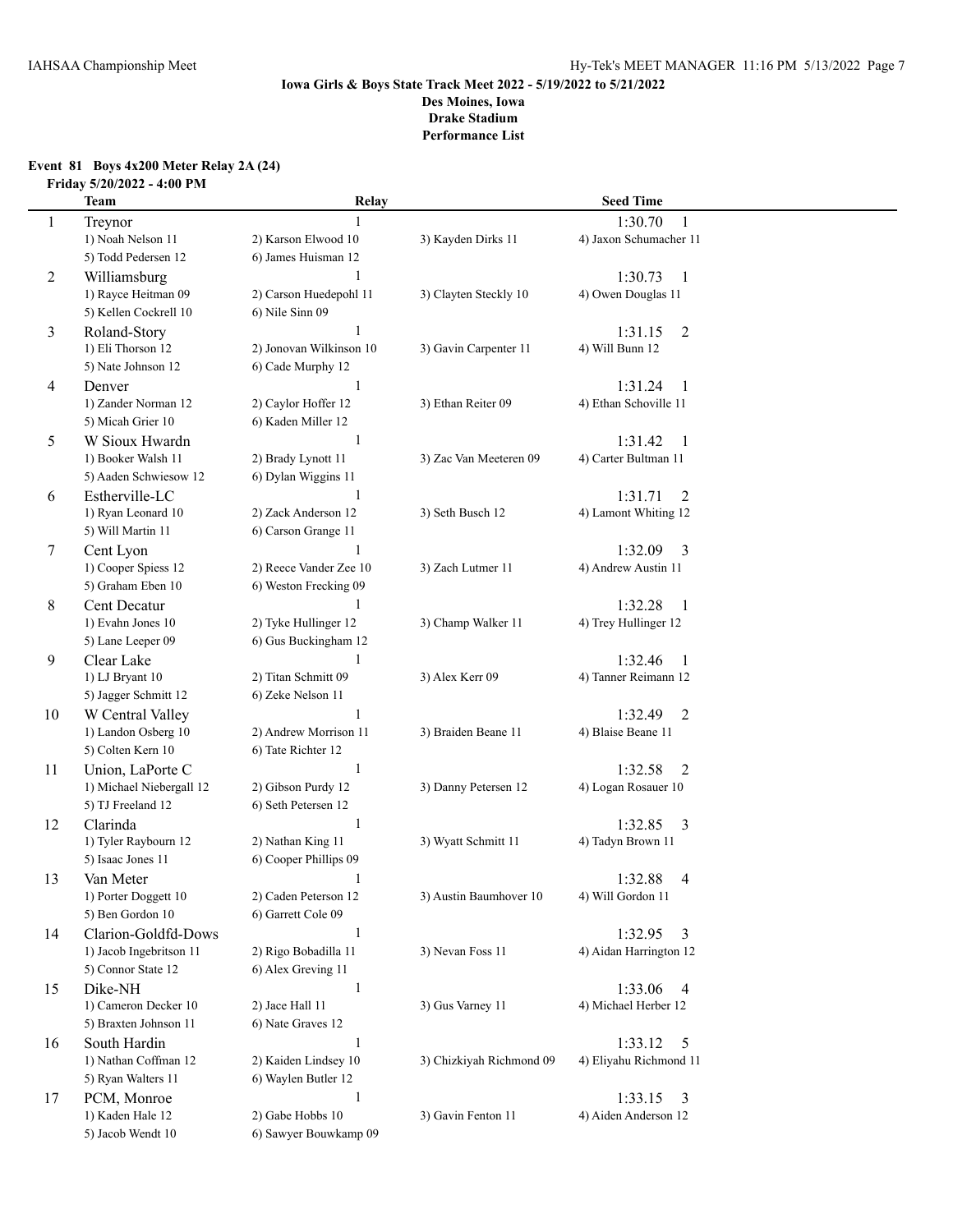|    | Team                     | Relay                |                        | <b>Seed Time</b>          |  |
|----|--------------------------|----------------------|------------------------|---------------------------|--|
| 18 | Spirit Lake              |                      |                        | 1:33.28<br>$\overline{4}$ |  |
|    | 1) Jack Wajda 11         | 2) Ethan Backhaus 12 | 3) Jake Cornwall 11    | 4) Drew Alger 11          |  |
|    | 5) Ethan Stecker 09      | 6) Jack Latham 12    |                        |                           |  |
| 19 | Durant                   |                      |                        | 1:33.29                   |  |
|    | 1) Garrett Hollenback 11 | 2) Carter Wichelt 12 | 3) Charlie Huesmann 10 | 4) Nolan DeLong 11        |  |
|    | 5) Drake Shelangoski 12  | 6) Grant Hein 11     |                        |                           |  |
| 20 | Forest City              |                      |                        | 1:33.38<br>2              |  |
|    | 1) Vinton Feldman 10     | 2) Sam Klaassen 10   | 3) Truman Knudtson 12  | 4) Jack Thompson 10       |  |
|    | 5) Robay Birri 11        | 6) Jadyn Welch 11    |                        |                           |  |
| 21 | Cascade                  |                      |                        | 1:33.53<br>2              |  |
|    | 1) Luka Rickels 11       | 2) Jack Menster 11   | 3) Isaac Nava 12       | 4) Cole Miller 12         |  |
|    | 5) Will Hosch 10         | 6) Trever Finzel 11  |                        |                           |  |
| 22 | <b>KPWC</b>              |                      |                        | 1:34.13<br>$\mathbf{1}$   |  |
|    | 1) Damon Schmid 12       | 2) Carter Bleil 12   | 3) Josh Harvey 11      | 4) Braden Coulter 12      |  |
|    | 5) Casey Neumann 09      | 6) Wyatt Ofert 12    |                        |                           |  |
| 23 | Southeast Valley         |                      |                        | $\mathfrak{D}$<br>1:35.01 |  |
|    | 1) Carl Berglund 11      | 2) Kaleb Scott 12    | 3) Kolson Kruse 12     | 4) Tre Fisher 12          |  |
|    | 5) Jace Hanson 10        | 6) Andrew Miller 10  |                        |                           |  |
| 24 | Mid-Prairie, W           |                      |                        | 1:35.46<br>$\mathfrak{D}$ |  |
|    | 1) Will Cavanagh 12      | 2) Carter Harmsen 12 | 3) Tyler Helmuth 12    | 4) Kaden Meader 11        |  |
|    | 5) Jackson Gehmen 12     | 6) Cain Brown 11     |                        |                           |  |

### **Event 81 ... (Boys 4x200 Meter Relay 2A (24))**

#### **Event 89 Boys 4x400 Meter Relay 2A (24) Prelims**

**Friday 5/20/2022 - 7:40 PM**

|   | <b>Team</b>              | Relay                      |                        | <b>Seed Time</b>     |
|---|--------------------------|----------------------------|------------------------|----------------------|
|   | Denver                   |                            |                        | 3:27.52              |
|   | 1) Zander Norman 12      | 2) Ethan Schoville 11      | 3) Ethan Reiter 09     | 4) Caylor Hoffer 12  |
|   | 5) Micah Grier 10        | 6) Kaden Miller 12         |                        |                      |
| 2 | Cascade                  |                            |                        | 3:28.28<br>-1        |
|   | 1) Isaac Nava 12         | 2) Luka Rickels 11         | 3) Davis Trumm 12      | 4) Cole Miller 12    |
|   | 5) Will Hosch 10         | 6) Ouinn Casey 09          |                        |                      |
| 3 | Durant                   |                            |                        | 3:28.33<br>2         |
|   | 1) Garrett Hollenback 11 | 2) Drake Shelangoski 12    | 3) Charlie Huesmann 10 | 4) Nolan DeLong 11   |
|   | 5) Roman Marquardt 11    | 6) Mason Badtram 10        |                        |                      |
| 4 | Dike-NH                  |                            |                        | 3:28.66<br>2         |
|   | 1) Michael Herber 12     | 2) Parker Latwesen 12      | 3) Nate Graves 12      | 4) Rhett Wardell 12  |
|   | 5) Devon Lotts 09        | 6) Brewer Eiklenborg 12    |                        |                      |
| 5 | Mediapolis               |                            |                        | 3:28.68              |
|   | 1) Kadin Salek 12        | 2) Levi Arnold 11          | 3) Logan Rosas 10      | 4) Anthony Isley 11  |
|   | 5) Solomon Zaugg 10      | 6) Owen Schmidgall 10      |                        |                      |
| 6 | Tipton                   |                            |                        | 3:29.00<br>3         |
|   | 1) Caden Schmidt 11      | 2) Cody Bohlmann 12        | 3) Ezekiel Graves 11   | 4) Ty Nichols 11     |
|   | 5) Kaleb Nerem 12        | 6) Brody Deerberg 11       |                        |                      |
| 7 | Pella Christian          |                            |                        | 3:29.10              |
|   | 1) Daniel Andringa 12    | 2) Noah Nunnikhoven 10     | 3) Peyton Ritzert 11   | 4) Levi Schelhaas 12 |
|   | 5) Cooper Spronk 09      | 6) Ryan Natelborg 10       |                        |                      |
| 8 | Okoboji, Milford         |                            |                        | 3:29.24              |
|   | 1) Logan Heller 12       | 2) Dylan Jones 11          | 3) Evan Osler 09       | 4) Caleb Postma 12   |
|   | 5) Drew Sandven 10       | 6) Ethan Schlachter 11     |                        |                      |
| 9 | Albia                    |                            |                        | 3:29.25<br>2         |
|   | 1) Logan Stalzer 12      | 2) Christopher McDonald 11 | 3) CJ Ratliff 12       | 4) Ethan Stalzer 10  |
|   | 5) Dominic Deavers 09    | 6) Ethan Yarkosky 09       |                        |                      |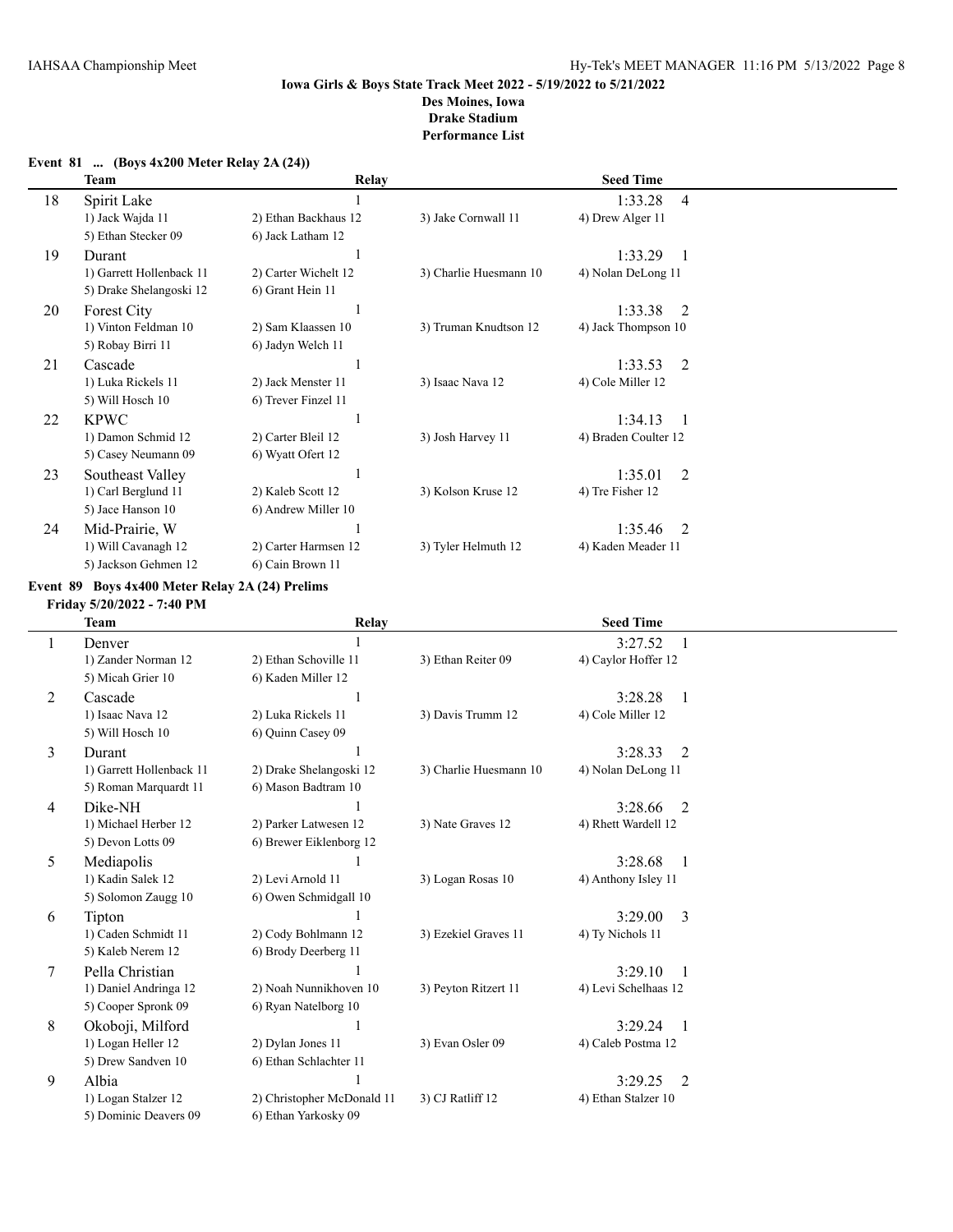| Event 89  (Boys 4x400 Meter Relay 2A (24) Prelims) |  |  |  |  |  |  |  |  |  |  |
|----------------------------------------------------|--|--|--|--|--|--|--|--|--|--|
|----------------------------------------------------|--|--|--|--|--|--|--|--|--|--|

|    | <b>Team</b>            | Relay                     |                          | <b>Seed Time</b>          |  |
|----|------------------------|---------------------------|--------------------------|---------------------------|--|
| 10 | Underwood              | $\mathbf{1}$              |                          | 3:29.29<br>$\mathbf{1}$   |  |
|    | 1) Raymond Patomson 11 | 2) Bryce Patten 12        | 3) Josh Ravlin 10        | 4) Scott Pearson 12       |  |
|    | 5) Mason Boothby 10    | 6) Will Buckholdt 09      |                          |                           |  |
| 11 | Northeast, GL          | $\mathbf{1}$              |                          | 3:29.35<br>$\overline{4}$ |  |
|    | 1) Carter Jargo 11     | 2) Cade Hughes 12         | 3) Jimmy Weispfenning 11 | 4) Caleb Gruhn 12         |  |
|    | 5) Corbin Knutsen 10   | 6) Gavin Kramer 09        |                          |                           |  |
| 12 | Roland-Story           |                           |                          | 3:29.50<br>$\overline{2}$ |  |
|    | 1) Kale Lande 11       | 2) Jonovan Wilkinson 10   | 3) Hesston Johnson 10    | 4) Gavin Carpenter 11     |  |
|    | 5) Cade Diehl 12       | 6) Heston McIlrath 09     |                          |                           |  |
| 13 | Aplntn-Parksbg         | 1                         |                          | 3:29.78<br>3              |  |
|    | 1) Gavin Thomas 10     | 2) Kaden Huttinger 11     | 3) Nick Neuroth 10       | 4) Adam Schipper 11       |  |
|    | 5) Joe Johnson 11      | 6) Andrew Ogle 11         |                          |                           |  |
| 14 | Grundy Center          | 1                         |                          | 3:29.79<br>$\overline{4}$ |  |
|    | 1) Brayden Wallis 09   | 2) Dayne Zinkula 12       | 3) Tyler Venenga 10      | 4) Tate Jirovsky 10       |  |
|    | 5) Tiernan Vokes 09    | 6) Brennen Sager 11       |                          |                           |  |
| 15 | Sioux Ctrl, SR         | 1                         |                          | 3:29.93<br>1              |  |
|    | 1) Max Adams 10        | 2) Carter Boettcher 11    | 3) Jacob Kueny 12        | 4) Greg Peterson 11       |  |
|    | 5) Trevor Ehlers 11    | 6) Ethan Mills 11         |                          |                           |  |
| 16 | Pocahon Area           | $\mathbf{1}$              |                          | 3:30.59<br>2              |  |
|    | 1) Josiah DeYoung 09   | 2) Chase Cook 12          | 3) Jacob Gerdes 11       | 4) Brandon Lenz 12        |  |
|    | 5) Lucas Kopriva 10    | 6) Joseph Ricke 12        |                          |                           |  |
| 17 | W Central Valley       | $\mathbf{1}$              |                          | 3:30.64<br>2              |  |
|    | 1) Blaise Beane 11     | 2) Landon Osberg 10       | 3) Andrew Morrison 11    | 4) Braiden Beane 11       |  |
|    | 5) Tate Richter 12     | 6) Cameron Christensen 09 |                          |                           |  |
| 18 | <b>KPWC</b>            | $\mathbf{1}$              |                          | 3:30.91<br>3              |  |
|    | 1) Conner Beelner 11   | 2) Will DeStigter 11      | 3) Eric McGill 10        | 4) Grant Schroeder 12     |  |
|    | 5) Beau Goodwin 10     | 6) Kaleb Bleil 12         |                          |                           |  |
| 19 | W Monona               | 1                         |                          | 3:30.98<br>$\overline{4}$ |  |
|    | 1) Grant Russell 11    | 2) Micah Farrens 11       | 3) Brad Bellis 12        | 4) Cole Halverson 12      |  |
|    | 5) Laken Bellis 10     | 6) Johnny Fester 11       |                          |                           |  |
| 20 | <b>DSM</b> Christian   | 1                         |                          | 3:31.26<br>3              |  |
|    | 1) Hunter Jingst 11    | 2) Isaac King 11          | 3) Owen Fadden 11        | 4) Gavin Phillips 11      |  |
|    | 5) Aaron Fynaardt 11   | 6) Carson Houg 12         |                          |                           |  |
| 21 | Kuemper Cath           | 1                         |                          | 3:31.29<br>3              |  |
|    | 1) Koby Lampman 11     | 2) Trevor Rial 11         | 3) Logan Sibenaller 11   | 4) Michael Pottebaum 12   |  |
|    | 5) Patrick Hensel 12   | 6) Garrett Christensen 12 |                          |                           |  |
| 22 | Western Christ         |                           |                          | 2<br>3:31.46              |  |
|    | 1) Blaike Bonestroo 11 | 2) Parker Van't Hul 11    | 3) Brody Van't Hul 11    | 4) Taeten Kollis 10       |  |
|    | 5) Tage Hulstein 12    | 6) Cowan Van Kley 11      |                          |                           |  |
| 23 | Clear Lake             | 1                         |                          | 3:32.11<br>$\mathbf{1}$   |  |
|    | 1) Aidan Manemann 11   | 2) Jaden Wright 11        | 3) Jagger Schmitt 12     | 4) Tanner Reimann 12      |  |
|    | 5) Alex Kerr 09        | 6) Zeke Nelson 11         |                          |                           |  |
| 24 | New Hampton            | $\mathbf{1}$              |                          | 3:35.77<br>2              |  |
|    | 1) Aiden Roberson 11   | 2) Ethan Praska 10        | 3) Braden McShane 10     | 4) Dylan Usher 12         |  |
|    | 5) Hunter Serie 11     | 6) Tyler Wiltse 12        |                          |                           |  |
|    |                        |                           |                          |                           |  |

#### **Event 97 Boys 4x800 Meter Relay 2A (24) Thursday 5/19/2022 - 5:50 PM**

| <b>Team</b>       | Relav               |                     | <b>Seed Time</b>    |
|-------------------|---------------------|---------------------|---------------------|
| Tipton            |                     |                     | 8:21.68             |
| 1) Ty Nichols 11  | 2) Caden Schmidt 11 | 3) Cody Bohlmann 12 | 4) Clay Bohlmann 09 |
| 5) Maxson Fogg 09 | 6) Troy Butler 12   |                     |                     |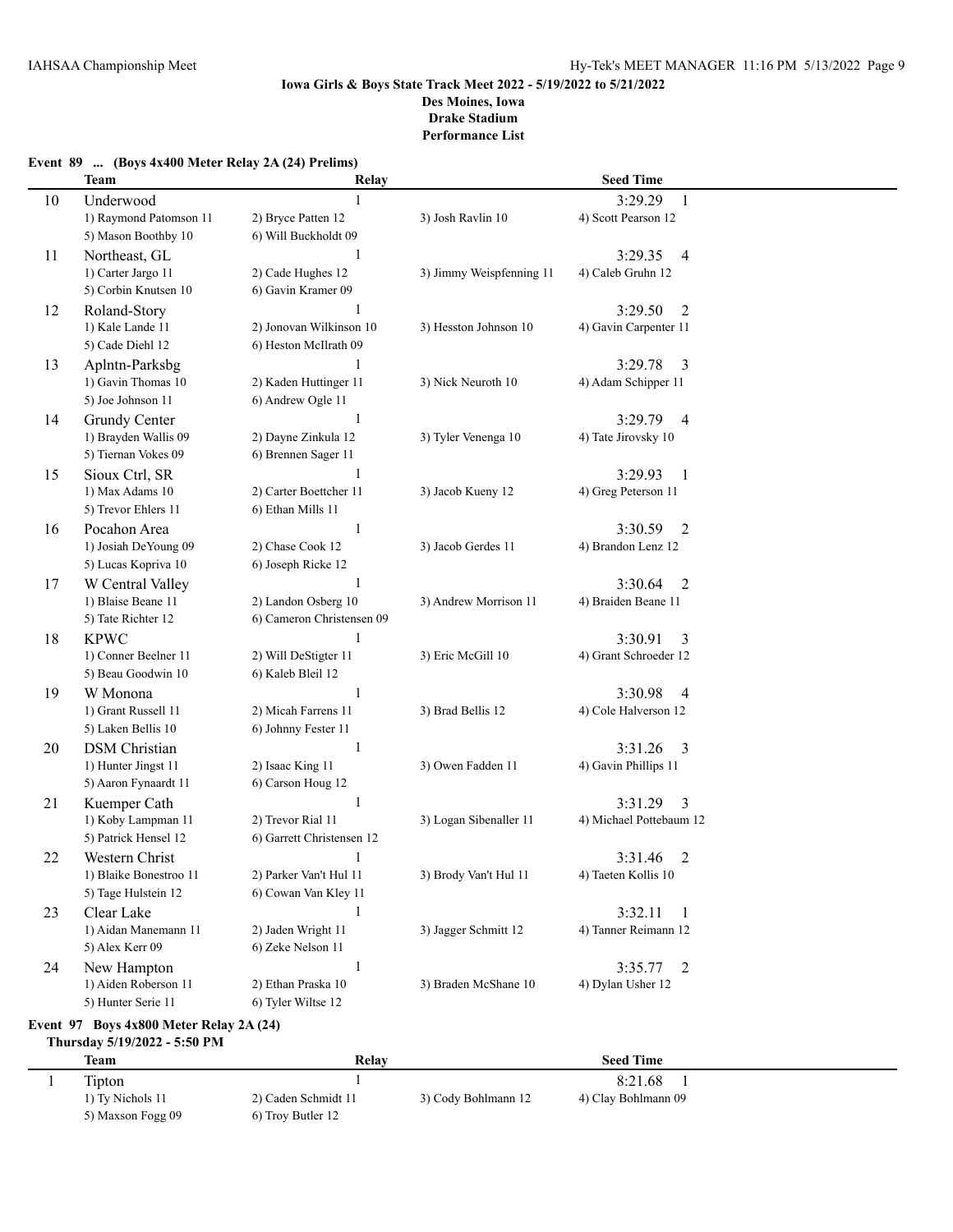# **Event 97 ... (Boys 4x800 Meter Relay 2A (24))**

|                | <b>Team</b>                                      | Relay                                        |                        | <b>Seed Time</b>                              |  |
|----------------|--------------------------------------------------|----------------------------------------------|------------------------|-----------------------------------------------|--|
| $\overline{2}$ | Dike-NH                                          |                                              |                        | 8:21.73                                       |  |
|                | 1) Jacob Gibbs 12                                | 2) Sawyer Wibben 12                          | 3) Tyler Nystel 11     | 4) Parker Latwesen 12                         |  |
|                | 5) Devon Lotts 09                                | 6) Tyler Bakken 09                           |                        |                                               |  |
| 3              | Sioux Ctrl, SR                                   | 1                                            |                        | 8:23.72<br>$\mathbf{1}$                       |  |
|                | 1) Max Adams 10                                  | 2) Carter Boettcher 11                       | 3) Ethan Mills 11      | 4) Jacob Kueny 12                             |  |
|                | 5) Owen Wilkinson 11                             | 6) Leighton Sippel 09                        |                        |                                               |  |
| 4              | Grundy Center                                    | 1                                            |                        | 8:23.72<br>2                                  |  |
|                | 1) Brennen Sager 11                              | 2) Tyler Venenga 10                          | 3) Kaden Lynch 10      | 4) Soren Cleveland 12                         |  |
|                | 5) Ethan Sadler 12                               | 6) Brayden Wallis 09                         |                        |                                               |  |
| 5              | Monticello                                       |                                              |                        | 8:24.75<br>$\overline{2}$                     |  |
|                | 1) Harrison Ahlrichs 11                          | 2) Cord Nietert 11                           | 3) Caleb Sauser 12     | 4) Ian Temple 11                              |  |
|                | 5) Carter Kurt 12                                | 6) Hayden Tomkins 11                         |                        |                                               |  |
| 6              | Unity Chrst, OC                                  |                                              |                        | 8:25.98<br>-1                                 |  |
|                | 1) Daylen Mulder 10                              | 2) Levi Landman 12                           | 3) Landon Meerdink 10  | 4) Caleb Schrock 12                           |  |
|                | 5) Ethan Van Ginkel 10                           | 6) Caleb Te Krony 12                         |                        |                                               |  |
| 7              | Mediapolis                                       | 1                                            |                        | 8:28.72<br>-1                                 |  |
|                | 1) Owen Schmidgall 10                            | 2) Levi Arnold 11                            | 3) Solomon Zaugg 10    | 4) Logan Rosas 10                             |  |
|                | 5) Jeff Campbell 11                              | 6) Jackson Hutcheson 10                      |                        |                                               |  |
|                | Anamosa                                          | 1                                            |                        | 8:28.76                                       |  |
| 8              | 1) Grayson Weers 10                              | 2) Shea Keister 11                           | 3) Seth Countryman 09  | 3<br>4) Drew Pate 12                          |  |
|                | 5) Tristan Weers 12                              | 6) Carver Reiss 09                           |                        |                                               |  |
|                | <b>DSM</b> Christian                             | 1                                            |                        | 8:30.06                                       |  |
| 9              | 1) Owen Fadden 11                                | 2) Collin Houg 10                            | 3) Samuel Steensen 12  | -1<br>4) Aaron Fynaardt 11                    |  |
|                | 5) Carter Mann 09                                | 6) Carson Houg 12                            |                        |                                               |  |
|                | Pocahon Area                                     | 1                                            |                        | 8:32.06<br>$\overline{2}$                     |  |
| 10             | 1) Josiah DeYoung 09                             | 2) Adam Axman 12                             | 3) Ben Berte 12        | 4) Lucas Kopriva 10                           |  |
|                | 5) Jacob Gerdes 11                               | 6) Andrew Burke 12                           |                        |                                               |  |
|                |                                                  |                                              |                        |                                               |  |
| 11             | Cent Decatur<br>1) Vincent Carcamo 11            | $\mathbf{1}$                                 | 3) Gunnar Smith 11     | 8:33.05<br>2<br>4) Isaiah Brunk 12            |  |
|                | 5) Joe Sheetz 10                                 | 2) Tate Swartz 11<br>6) Glenn Oesch 11       |                        |                                               |  |
|                |                                                  | 1                                            |                        |                                               |  |
| 12             | Davis County, B                                  | 2) Mark Shirley 10                           | 3) Collin Batterson 11 | 8:33.27<br>3<br>4) Carson Shively 12          |  |
|                | 1) Brody Humphrey 12<br>5) Tyler Burton 10       | 6) Chandler Bachman 09                       |                        |                                               |  |
|                |                                                  |                                              |                        |                                               |  |
| 13             | Okoboji, Milford<br>1) Dylan Jones 11            | 2) Drew Sandven 10                           |                        | 8:33.62<br>$\overline{2}$<br>4) Evan Osler 09 |  |
|                | 5) Caleb Jones 12                                | 6) Dakota Hesseltine 11                      | 3) Trigg Heimdal 09    |                                               |  |
|                |                                                  |                                              |                        |                                               |  |
| 14             | Aplntn-Parksbg<br>1) Gavin Thomas 10             | 1                                            | 3) Sam Livingood 12    | 8:33.83<br>3<br>4) Jack Eddy 11               |  |
|                | 5) Devin Davis 10                                | 2) Nick Neuroth 10<br>6) Jesse Washington 11 |                        |                                               |  |
|                |                                                  |                                              |                        |                                               |  |
| 15             | <b>Central Sprngs</b><br>1) Clayton McDonough 12 | 1<br>2) Brock Mathers 12                     |                        | 8:34.95<br>$\mathbf{1}$                       |  |
|                | 5) Bryce McDonough 12                            |                                              | 3) Carter Lanphere 10  | 4) Will Howes 10                              |  |
|                |                                                  | 6) Jordan Ryner 12                           |                        |                                               |  |
| 16             | Clear Lake                                       | 1                                            |                        | 8:36.21<br>$\overline{2}$                     |  |
|                | 1) Andrew Mixdorf 11                             | 2) Vladimir Starrett 12                      | 3) Jaden Wright 11     | 4) Joe Faber 12                               |  |
|                | 5) Jack Englin 10                                | 6) Marcus Skidmore 11                        |                        |                                               |  |
| 17             | Mid-Prairie, W                                   | $\mathbf{1}$                                 |                        | 8:36.43<br>$\overline{4}$                     |  |
|                | 1) Jayse Yoder 09                                | 2) Robert Nagy 12                            | 3) Blake Creed 11      | 4) Thaddeus Shetler 12                        |  |
|                | 5) Chandler Hershberger 12                       | 6) Jordan Stock 11                           |                        |                                               |  |
| 18             | Ridge View                                       | 1                                            |                        | 8:37.00<br>3                                  |  |
|                | 1) Tracin Price 11                               | 2) Jake Breyfogle 11                         | 3) Kyler Wunschel 11   | 4) Travis Wiese 12                            |  |
|                | 5) Kellen Jensen 09                              | 6) Cade Harriman 12                          |                        |                                               |  |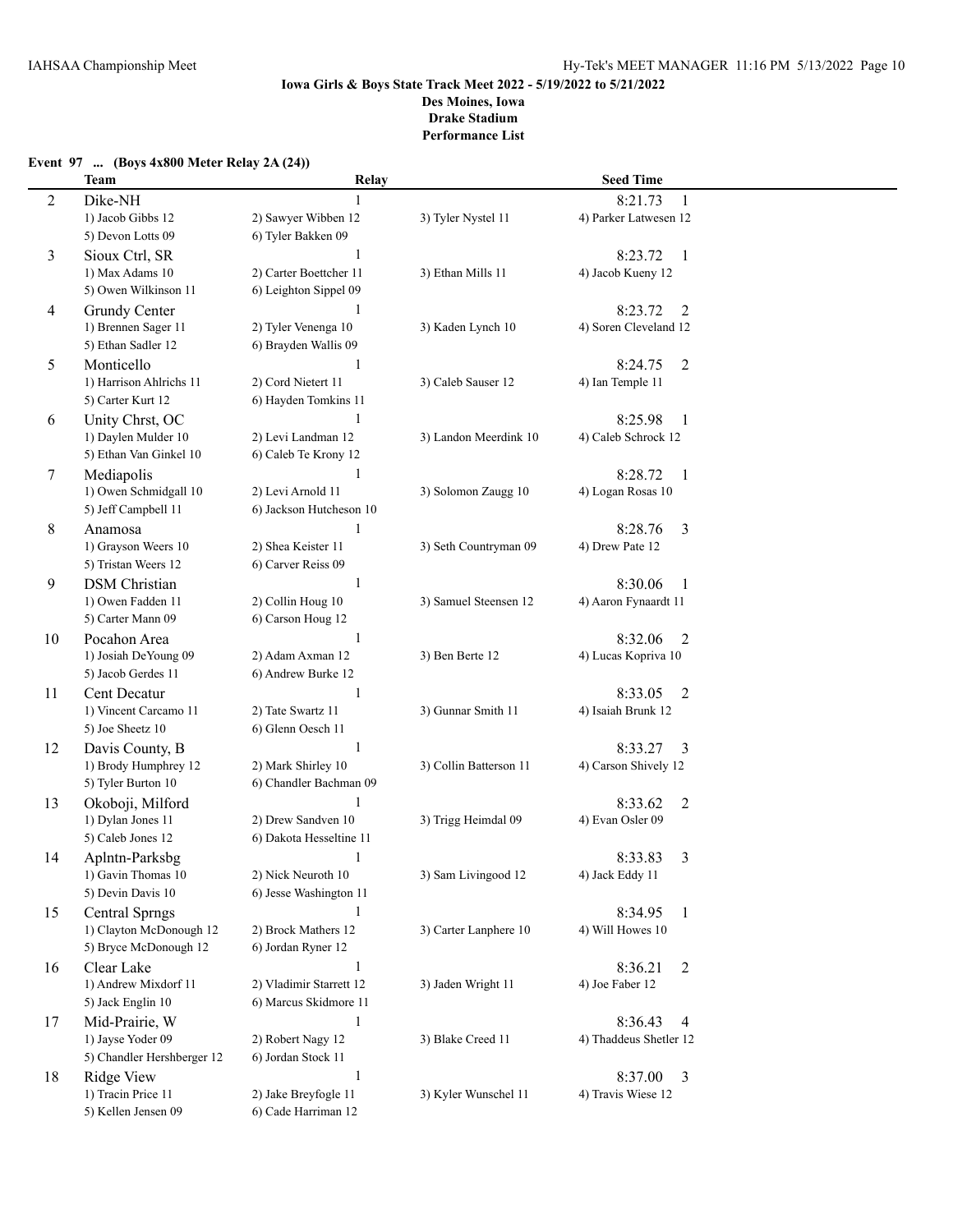|                | $\ldots$ ( $Doys$ radio meter rectary $\blacksquare$<br>Team         | Relay                  |                         | <b>Seed Time</b>                      |  |
|----------------|----------------------------------------------------------------------|------------------------|-------------------------|---------------------------------------|--|
| 19             | Waukon                                                               |                        |                         | 8:37.16<br>3                          |  |
|                | 1) Logan Delaney 12                                                  | 2) Nate Keenan 11      | 3) Josh Keenan 11       | 4) Nathan O'Neill 11                  |  |
|                | 5) Ashton Wohlfiel 12                                                | 6) Jack O'Neill 10     |                         |                                       |  |
| 20             | Underwood                                                            |                        |                         | 8:39.05<br>-1                         |  |
|                | 1) Bryce Patten 12                                                   | 2) Josh Ravlin 10      | 3) Raymond Patomson 11  | 4) Scott Pearson 12                   |  |
|                | 5) Luke Seidler 10                                                   | 6) Alex Ravlin 11      |                         |                                       |  |
| 21             | Cascade                                                              |                        |                         | 8:40.62<br>4                          |  |
|                | 1) Davis Trumm 12                                                    | 2) Adam Knepper 11     | 3) Isaac Nava 12        | 4) Lane Cook 09                       |  |
|                | 5) Cole Miller 12                                                    | 6) Andrew Kaalberg 09  |                         |                                       |  |
| 22             | W Monona                                                             |                        |                         | 8:42.17<br>4                          |  |
|                | 1) Johnny Fester 11                                                  | 2) Cole Disney 11      | 3) Jayce Runyon 11      | 4) Laken Bellis 10                    |  |
|                | 5) Jesse Boynton 11                                                  | 6) Eein McKinley 11    |                         |                                       |  |
|                | Roland-Story                                                         |                        |                         |                                       |  |
| 23             | 1) Cade Diehl 12                                                     | 2) Ben Greenfield 11   | 3) Brayden Kilstofte 10 | 8:44.41<br>2<br>4) Hesston Johnson 10 |  |
|                | 5) Kale Lande 11                                                     | 6) Brett Schmitz 10    |                         |                                       |  |
|                | <b>ACGC</b>                                                          | 1                      |                         | 8:45.73                               |  |
| 24             | 1) Trevin Suhr 12                                                    | 2) Kaden Thompson 12   | 3) Miles Kading 12      | 2<br>4) Charlie Crawford 12           |  |
|                | 5) Justin Reinhart 11                                                | 6) Gavin Sloss 09      |                         |                                       |  |
|                |                                                                      |                        |                         |                                       |  |
|                | Event 103 Boys 100 Meter Run WC (4)                                  |                        |                         |                                       |  |
|                | Saturday 5/21/2022 - 12:42 PM                                        |                        |                         |                                       |  |
|                | Name                                                                 | Year School            |                         | <b>Seed Time</b>                      |  |
| 1              | Jayden Stafford                                                      |                        | 09 Mid-Prairie, W       | 20.38<br>1                            |  |
| $\overline{c}$ | Xander Rentschler                                                    |                        | 09 W Lyon, Inwood       | 22.41<br>1                            |  |
| 3              | Eli Horstman                                                         | 10                     | Unity Chrst, OC         | 30.86<br>2                            |  |
| 4              | Adam Arp                                                             |                        | 09 Williamsburg         | 34.01<br>1                            |  |
|                | Event 105 Boys 200 Meter Run WC (3)                                  |                        |                         |                                       |  |
|                | Saturday 5/21/2022 - 1:50 PM                                         |                        |                         |                                       |  |
|                | Name                                                                 | Year School            |                         | <b>Seed Time</b>                      |  |
| 1              | Jayden Stafford                                                      |                        | 09 Mid-Prairie, W       | 36.69<br>1                            |  |
| $\overline{c}$ | Xander Rentschler                                                    | 09                     | W Lyon, Inwood          | 43.82<br>1                            |  |
| $\overline{3}$ | Eli Horstman                                                         |                        | 10 Unity Chrst, OC      | $\overline{2}$<br>59.87               |  |
|                | Event 107 Boys 400 Meter Run WC (3)                                  |                        |                         |                                       |  |
|                | Saturday 5/21/2022 - 3:20 PM                                         |                        |                         |                                       |  |
|                | Name                                                                 | Year School            |                         | <b>Seed Time</b>                      |  |
| 1              | Jayden Stafford                                                      |                        | 09 Mid-Prairie, W       | 1:12.64<br>$\mathbf{1}$               |  |
| $\overline{c}$ | Xander Rentschler                                                    |                        | 09 W Lyon, Inwood       | 1:20.40<br>-1                         |  |
| 3              | Eli Horstman                                                         |                        | 10 Unity Chrst, OC      | $\overline{2}$<br>2:03.23             |  |
|                |                                                                      |                        |                         |                                       |  |
|                | Event 111 Boys Distance Medley 2A (24)<br>Friday 5/20/2022 - 5:40 PM |                        |                         |                                       |  |
|                | <b>Team</b>                                                          |                        |                         | <b>Seed Time</b>                      |  |
|                |                                                                      | Relay                  |                         |                                       |  |
| 1              | Belmond-Klemme                                                       | $\mathbf{1}$           |                         | 3:38.02<br>-1                         |  |
|                | 1) Clayton Pletsch 12                                                | 2) Tate Sander 12      | 3) Bradan Gabrielson 11 | 4) Isaac Swenson 11                   |  |
|                | 5) Aiden Friedow 09                                                  | 6) Brody Paulsen 11    |                         |                                       |  |
| $\overline{c}$ | Mediapolis                                                           | 1                      |                         | 3:39.24<br>-1                         |  |
|                | 1) Cole Lipper 11                                                    | 2) Kadin Salek 12      | 3) Anthony Isley 11     | 4) Logan Rosas 10                     |  |
|                | 5) Lucas Wagenbach 12                                                | 6) Solomon Zaugg 10    |                         |                                       |  |
| 3              | Davis County, B                                                      | 1                      |                         | 3:39.65<br>2                          |  |
|                | 1) Owen Bell 10                                                      | 2) Carson Maeder 12    | 3) Tayden Bish 11       | 4) Carson Shively 12                  |  |
|                | 5) Drake Hamn 11                                                     | 6) Collin Batterson 11 |                         |                                       |  |

#### **Event 97 ... (Boys 4x800 Meter Relay 2A (24))**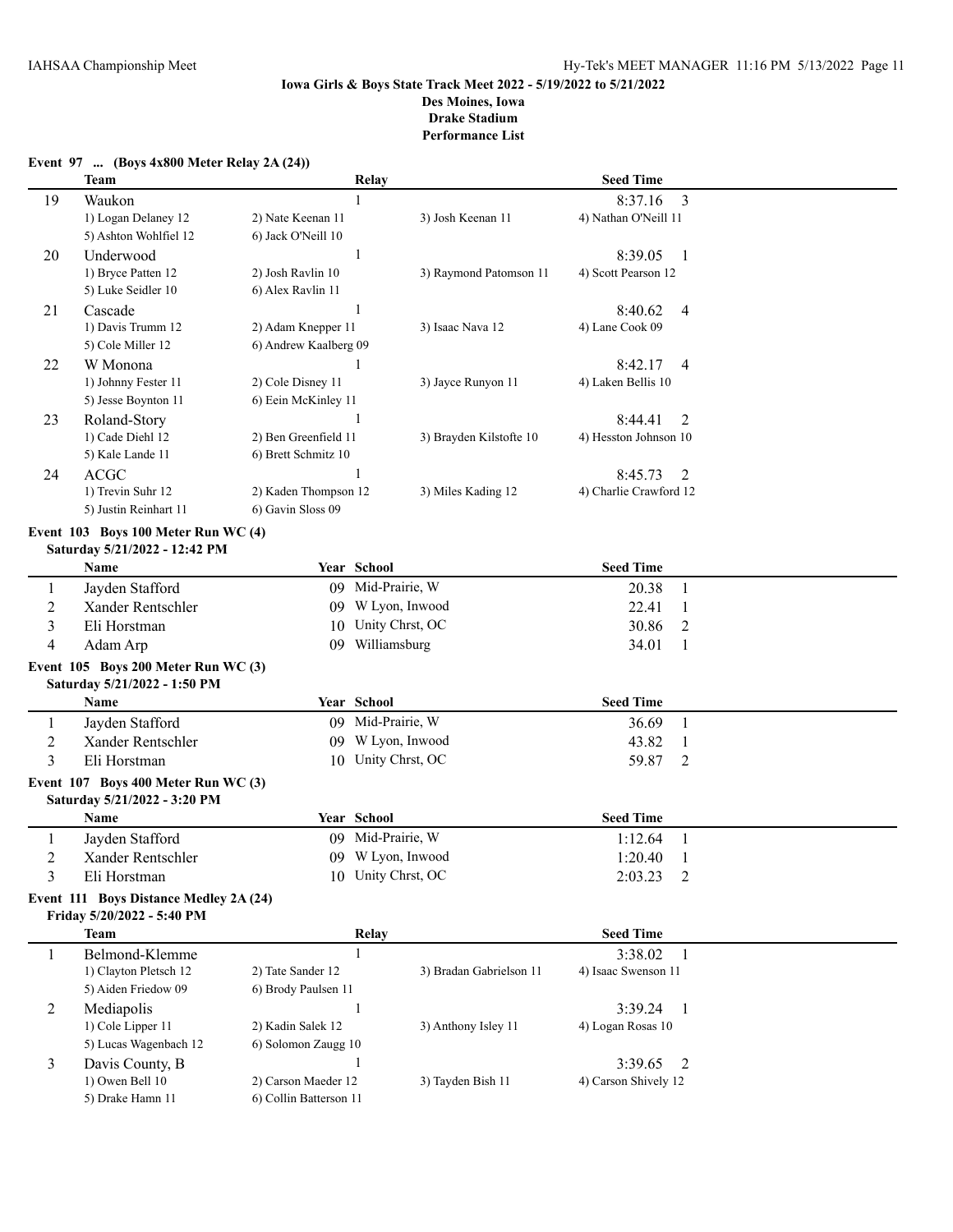## **Event 111 ... (Boys Distance Medley 2A (24)) Team Relay Seed Time** 4 Northeast, GL 1 3:39.95 1 1) Talib Bird 11 2) Jimmy Weispfenning 11 3) Carter Jargo 11 4) Caleb Gruhn 12 5) Ty Hudson 12 6) Corbin Knutsen 10 5 Jesup 1 3:40.21 2 1) Parker McHone 12 2) Brody Clark-Hurlbert 12 3) Carter Even 12 4) Nolan Evans 12 5) Jarrett Ciesielski 12 6) Ayden Gonzalez 10 6 ACGC 1 3:40.28 1 1) Austin Kunkle 11 2) Cayden Jensen 12 3) Charlie Crawford 12 4) Trevin Suhr 12 5) Brock Littler 11 6) Andrew Mahaffey 10 7 Tipton 1 3:40.36 2 1) Ezekiel Graves 11 2) Kaleb Nerem 12 3) Caden Schmidt 11 4) Ty Nichols 11 5) Skyler Schmidt 12 6) Nick Eicher 11 8 Dike-NH 1 3:40.87 3 1) Devon Kollasch 12 2) Jerek Hall 11 3) Parker Latwesen 12 4) Jacob Gibbs 12 5) Michael Herber 12 6) Gus Varney 11 9 Underwood 1 3:41.03 2 1) Michael Dose 12 2) Chase Ryan 12 3) Raymond Patomson 11 4) Bryce Patten 12 5) Scott Pearson 12 6) Josh Ravlin 10 10 Mid-Prairie, W 1 3:41.46 3 1) Cain Brown 11 2) Carter Harmsen 12 3) Will Cavanagh 12 4) Thaddeus Shetler 12 5) Kaden Meader 11 6) Blake Creed 11 11 DSM Christian 1 3:41.54 1 1) Aidan Ducharme 09 2) Isaac King 11 3) Gavin Phillips 11 4) Carson Houg 12 5) Hunter Jingst 11 6) Aaron Fynaardt 11 12 New Hampton 1 3:43.15 1 1) Braden McShane 10 2) Carter Cahoy 11 3) Ethan Praska 10 4) Dylan Usher 12 5) Aiden Roberson 11 6) Ben Tenge 11 13 Spirit Lake 1 3:43.30 1 1) Drew Alger 11 2) Ethan Backhaus 12 3) Jack Wajda 11 4) Ryder Sundall 10 5) Ethan Stecker 09 6) Qai Hussey 12 14 Central Sprngs 1 3:43.42 2 1) Austin Lloyd 11 2) LJ Gregoire 12 3) Ethan Beals 12 4) Bryce McDonough 12 5) Clayton McDonough 12 6) Avery Gregoire 09 15 Pocahon Area 1 3:43.49 1 1) Chase Cook 12 2) Brandon Lenz 12 3) Josiah DeYoung 09 4) Jacob Gerdes 11 5) Lucas Kopriva 10 6) Dominic Connelly 12 16 W Marshall 1 3:43.56 2 1) Seth Larsen 12 2) Parker Reese 12 3) Caden Vellinga 11 4) Nick Thompson 12 5) Grahm Nason 11 6) Jace Eich 09 17 Red Oak 1 3:44.16 3 1) Landon Couse 11 2) Riley Fouts 11 3) Aiden Bruce 11 4) Baylor Bergren 12 5) Jack Kling 11 6) Nolan Blackman 12 18 Okoboji, Milford 1 3:44.37 2 1) Caleb Postma 12 2) Logan Heller 12 3) Dylan Jones 11 4) Evan Osler 09 5) Joe Salmon 10 6) Drew Sandven 10 19 Clear Lake 1 3:44.46 3 1) Zeke Nelson 11 2) Alex Kerr 09 3) Aidan Manemann 11 4) Joe Faber 12 5) Tanner Reimann 12 6) Blake Enke 09 20 Anamosa 1 3:45.11 3 1) Ky Kaufmann 12 2) Grant Lubben 10 3) Tristan Weers 12 4) Shea Keister 11 5) Jay Gatto 11 6) Seth Countryman 09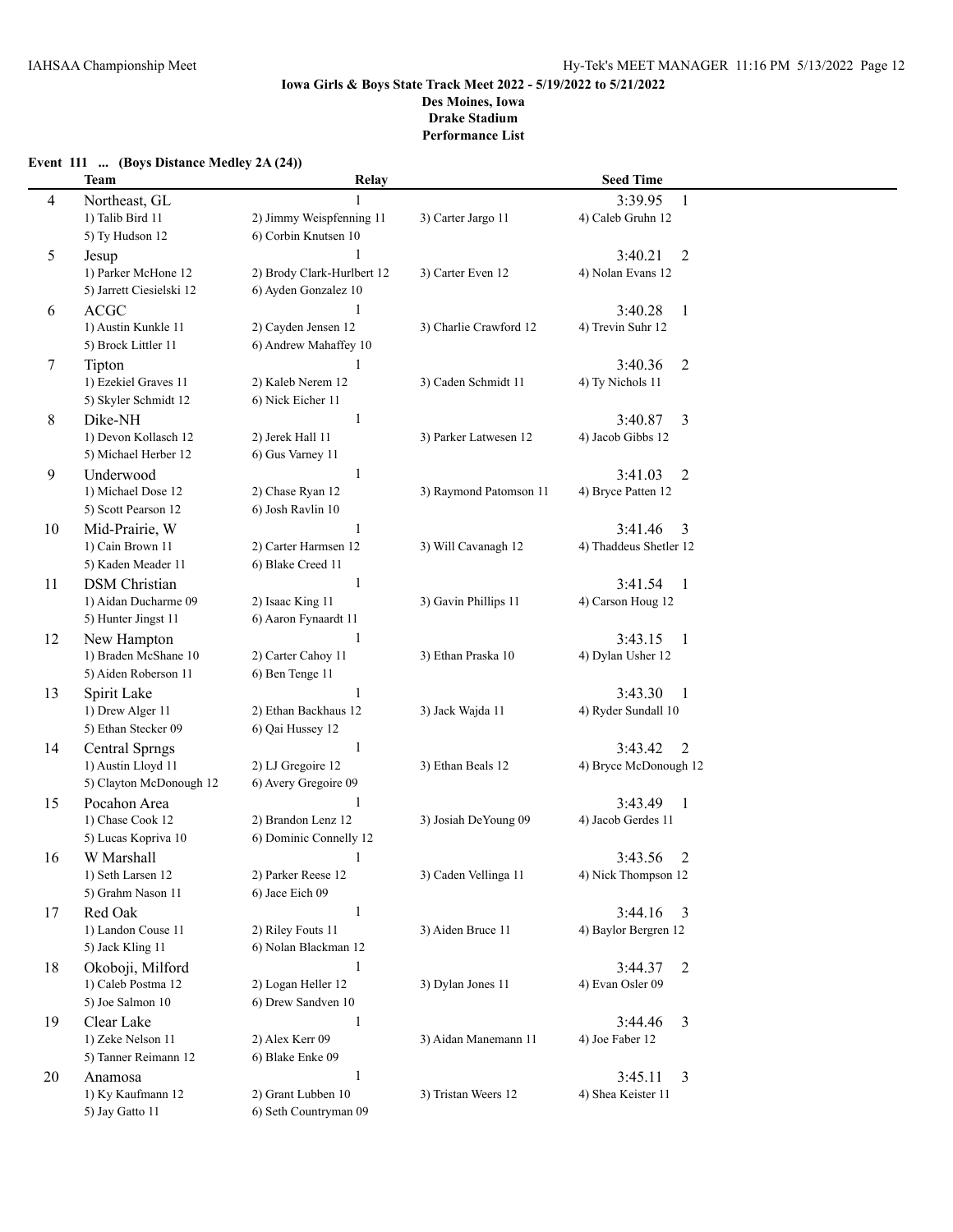|                          | Event 111  (Boys Distance Medley 2A (24)) |                      |                       |                        |                |
|--------------------------|-------------------------------------------|----------------------|-----------------------|------------------------|----------------|
|                          | <b>Team</b>                               |                      | Relay                 | <b>Seed Time</b>       |                |
| 21                       | Grundy Center                             |                      |                       | 3:45.24                | $\overline{4}$ |
|                          | 1) Justin Knaack 10                       | 2) Brayden Wallis 09 | 3) Soren Cleveland 12 | 4) Ethan Sadler 12     |                |
|                          | 5) Dayne Zinkula 12                       | 6) Logan Knaack 12   |                       |                        |                |
| 22                       | W Monona                                  |                      | $\mathbf{1}$          | 3:45.53                | 2              |
|                          | 1) Micah Farrens 11                       | 2) Brad Bellis 12    | 3) Grant Russell 11   | 4) Laken Bellis 10     |                |
|                          | 5) Cole Halverson 12                      | 6) Cole Disney 11    |                       |                        |                |
| 23                       | West Branch                               |                      | $\mathbf{1}$          | 3:46.72                | $\overline{4}$ |
|                          | 1) Zach Walker 11                         | 2) Evan Striegel 11  | 3) Joe Hamann 10      | 4) Oliver Palmer 11    |                |
|                          | 5) Kinnick Boelk 11                       | 6) Carver Boelk 11   |                       |                        |                |
| 24                       | PCM, Monroe                               |                      | $\mathbf{1}$          | 3:47.31                | 3              |
|                          | 1) Aiden Anderson 12                      | 2) Kaden Hale 12     | 3) Griffin Olson 10   | 4) Carson Vandelune 12 |                |
|                          | 5) Gabe Hobbs 10                          | 6) Carson Hansen 09  |                       |                        |                |
|                          | Event 119 Boys High Jump 2A (24)          |                      |                       |                        |                |
|                          | Friday 5/20/2022 - 2:00 PM                |                      |                       |                        |                |
|                          | Name                                      |                      | Year School           | <b>Seed Mark</b>       |                |
| $\mathbf{1}$             | Wyatt Gulker                              |                      | 12 Western Christ     | 6-05.00                | $\mathbf{1}$   |
| $\overline{2}$           | Dakota Carlson                            |                      | 10 Forest City        | 6-05.00                | 1              |
| $\mathfrak{Z}$           | Cain Brown                                | 11                   | Mid-Prairie, W        | 6-05.00                | 1              |
| $\overline{\mathcal{A}}$ | Dylan Wiggins                             | 11                   | W Sioux Hwardn        | 6-04.00                | $\overline{2}$ |
| 5                        | <b>Braxton Stewart</b>                    | 12                   | Waukon                | 6-04.00                | 2              |
| 6                        | Derek Weisskopf                           | 10                   | Williamsburg          | 6-04.00                | 1              |
| 7                        | Kaleb Scott                               | 12                   | Southeast Valley      | 6-04.00                | 1              |
| 8                        | Dylan Stecker                             | 09                   | Spirit Lake           | 6-03.00                | 3              |
| 9                        | Cash Woody                                | 12                   | West Branch           | 6-03.00                | 1              |
| 10                       | Landen Lovrien                            | 12                   | Hinton                | 6-03.00                | 3              |
| 11                       | Beau Goodwin                              | 10                   | <b>KPWC</b>           | 6-03.00                | $\overline{2}$ |
| 12                       | Trey O'Neil                               | 11                   | Williamsburg          | $6 - 02.00$            | 2              |
| 13                       | Nevan Foss                                | 11                   | Clarion-Goldfd-Dows   | $6 - 02.00$            | 1              |
| 14                       | Wil Lugar                                 | 12                   | Cherokee, Wash        | 6-01.00                | 5              |
| 15                       | Drew Greenwood                            | 12                   | Forest City           | 6-01.00                | 3              |
| 16                       | <b>Tyler Stoltz</b>                       | 10                   | Van Buren             | 6-01.00                | 2              |
| 17                       | Cole Baumgart                             | 10                   | Clarinda              | 6-01.00                | 1              |
| 18                       | <b>Andrew Austin</b>                      | 11                   | Cent Lyon             | 6-01.00                | 4              |
| 19                       | <b>Tyson Seeser</b>                       | 09                   | Camanche              | 6-01.00                | 2              |
| 20                       | <b>Byron Maina</b>                        |                      | 09 Emmetsburg         | $6 - 01.00$            | 6              |
| 21                       | Nathan Black                              |                      | 12 Greene County      | $6 - 00.00$            | 2              |
| 22                       | Patrick Brown III                         | 11                   | Grundy Center         | $6 - 00.00$            | 2              |
| 23                       | Adam Dunlap                               | 12                   | Camanche              | $6 - 00.00$            | 3              |
| 24                       | Kinnick Christensen                       | 12                   | W Marshall            | $6 - 00.00$            | 3              |
|                          | Event 127 Boys Long Jump 2A (24)          |                      |                       |                        |                |
|                          | Thursday 5/19/2022 - 2:00 PM              |                      |                       |                        |                |
|                          | Name                                      |                      | Year School           | <b>Seed Mark</b>       |                |
| $\mathbf{1}$             | <b>Tadyn Brown</b>                        |                      | 11 Clarinda           | 23-02.75               | -1             |
| $\overline{2}$           | <b>Isaac Jones</b>                        | 11                   | Clarinda              | 22-06.25               | 2              |
| 3                        | Jay Gatto                                 | 11                   | Anamosa               | 22-00.00               |                |
| 4                        | Will Bunn                                 | 12                   | Roland-Story          | 21-11.50               |                |
| 5                        | Carter Bultman                            | 11                   | W Sioux Hwardn        | 21-05.00               |                |
| 6                        | Benjamin Gerken                           | 10                   | Kuemper Cath          | 21-04.00               | 3              |
| 7                        | Preston Ries                              |                      | 10 Monticello         | 21-03.25               | 2              |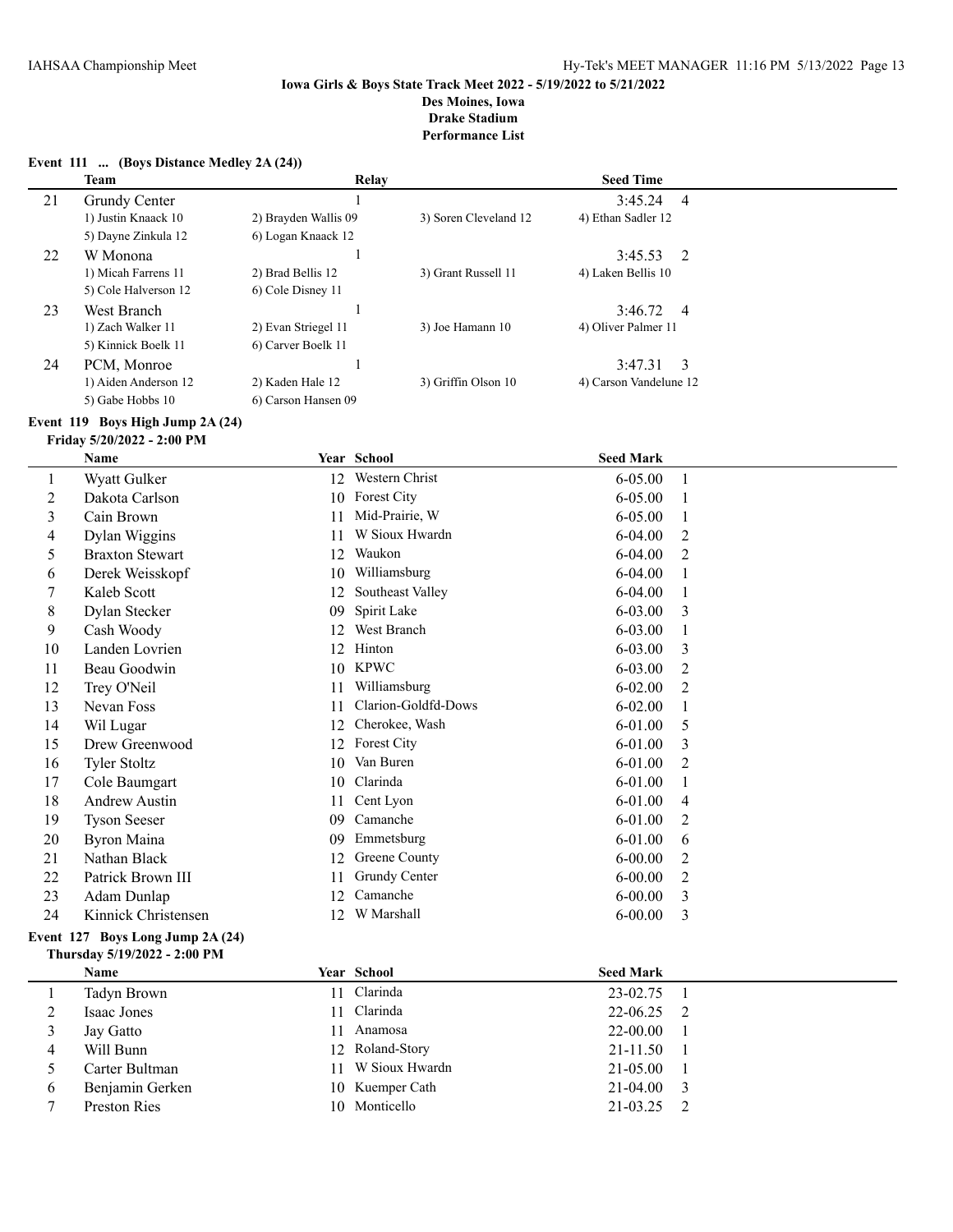## **Iowa Girls & Boys State Track Meet 2022 - 5/19/2022 to 5/21/2022 Des Moines, Iowa**

**Drake Stadium**

**Performance List**

|  |  |  | Event 127  (Boys Long Jump 2A (24)) |  |  |  |
|--|--|--|-------------------------------------|--|--|--|
|--|--|--|-------------------------------------|--|--|--|

|              | Name                                |    | Year School         | <b>Seed Mark</b> |                |
|--------------|-------------------------------------|----|---------------------|------------------|----------------|
| $\,8\,$      | Jack Scrivner                       | 11 | Cent Decatur        | 21-02.50         | $\mathbf{1}$   |
| 9            | Brayden Onken                       | 11 | Osage               | 21-02.50         | $\mathbf{1}$   |
| 10           | Carter Durflinger                   | 11 | Van Meter           | 21-02.25         | 4              |
| 11           | <b>Bryce Stalder</b>                | 12 | Greene County       | 21-00.75         | 5              |
| 12           | <b>Braxton Stewart</b>              | 12 | Waukon              | 21-00.50         | $\overline{2}$ |
| 13           | Cody Feikema                        | 11 | Unity Chrst, OC     | 21-00.00         | 2              |
| 14           | Mason Boothby                       | 10 | Underwood           | 20-10.75         | 6              |
| 15           | Jesse Cornelison                    | 10 | Eddyvl-Blakes/F     | 20-10.25         | 2              |
| 16           | Beau DeRocher                       | 11 | Hinton              | 20-10.00         | 1              |
| 17           | Hunter Pauley                       | 12 | Panorama            | 20-09.75         | 7              |
| 18           | Landon Arends                       | 11 | Osage               | 20-08.50         | 3              |
| 19           | Thomas Eschman                      | 11 | Central Lee         | 20-08.00         | 3              |
| 20           | Nate Johnson                        | 12 | Roland-Story        | 20-08.00         | 2              |
| 21           | Griffin Greiner                     | 12 | Cardinal, Eldon     | 20-07.00         | 4              |
| 22           | Jerek Hall                          | 11 | Dike-NH             | 20-05.50         | $\mathbf{1}$   |
| 23           | Devon Kollasch                      | 12 | Dike-NH             | 20-03.25         | $\overline{2}$ |
| 24           | Cael Collins                        |    | 12 Manson NW Web    | 20-01.75         | 2              |
|              | Event 135 Boys Discus Throw 2A (24) |    |                     |                  |                |
|              | Friday 5/20/2022 - 4:30 PM          |    |                     |                  |                |
|              | Name                                |    | Year School         | <b>Seed Mark</b> |                |
| $\mathbf{1}$ | Spencer Kessel                      |    | 11 Louisa-Musc      | 163-05           | $\mathbf{1}$   |
| 2            | <b>Austin Busch</b>                 |    | 12 S Hamilton       | 157-02           | 1              |
| 3            | Kolton Luscombe                     |    | 11 Ridge View       | 154-11           | 1              |
| 4            | <b>Blake Reichter</b>               |    | 11 N Fayette Val    | 154-05           | 1              |
| 5            | Carson Lienau                       | 12 | Jesup               | 151-03           | $\mathbf{1}$   |
| 6            | Klay Seehase                        |    | 12 Sumner-Fredrksbg | 145-05           | 2              |
| 7            | Joel Nakazawa                       | 11 | OABCIG              | 144-11           | $\overline{c}$ |
| 8            | Drew Chance                         |    | 11 Albia            | 142-08           | $\overline{c}$ |
| 9            | Derek Heynen                        | 11 | Western Christ      | 142-05           | 1              |
| 10           | <b>Trevor Veenstra</b>              |    | 10 Pella Christian  | 142-04           | $\overline{c}$ |
| 11           | Lincoln Snitker                     |    | 12 Waukon           | 141-02           | 3              |
| 12           | Derek Weisskopf                     | 10 | Williamsburg        | 140-08           | 3              |
| 13           | Gabe Ter Wee                        | 12 | W Lyon, Inwood      | 140-01           | $\overline{c}$ |
| 14           | Colby Krustsinger                   | 11 | Forest City         | 139-09           | 4              |
| 15           | Jayden Soard                        | 12 | South Cent Cal      | 139-08           | 3              |
| 16           | Cole Lipper                         |    | 11 Mediapolis       | 137-08           | 3              |
| 17           | Luke Paulsen                        |    | 12 KPWC             | 137-04           | 4              |
| 18           | Donnoven Alpet                      | 11 | Cherokee, Wash      | 136-10           | 3              |
| 19           | Ben Buys                            | 12 | PCM, Monroe         | 136-08           | 4              |
| 20           | Wyatt Schulte                       | 12 | Beckman             | 136-06           | 1              |
| 21           | Ben Fransen                         | 12 | Cascade             | 136-06           | 2              |
| 22           | Tyler Laughlin                      | 11 | Shenandoah          | 135-05           | 1              |
| 23           | Evan Adams                          | 10 | Kuemper Cath        | 135-01           | 2              |
| 24           | Brayden Sawyer                      |    | 12 Grundy Center    | 133-04           | 2              |
|              | Event 143 Boys Shot Put 2A (24)     |    |                     |                  |                |
|              | Thursday 5/19/2022 - 4:30 PM        |    |                     |                  |                |
|              | Name                                |    | Year School         | <b>Seed Mark</b> |                |
| $\mathbf{1}$ | Carson Lienau                       |    | 12 Jesup            | 58-09.75         | $\mathbf{1}$   |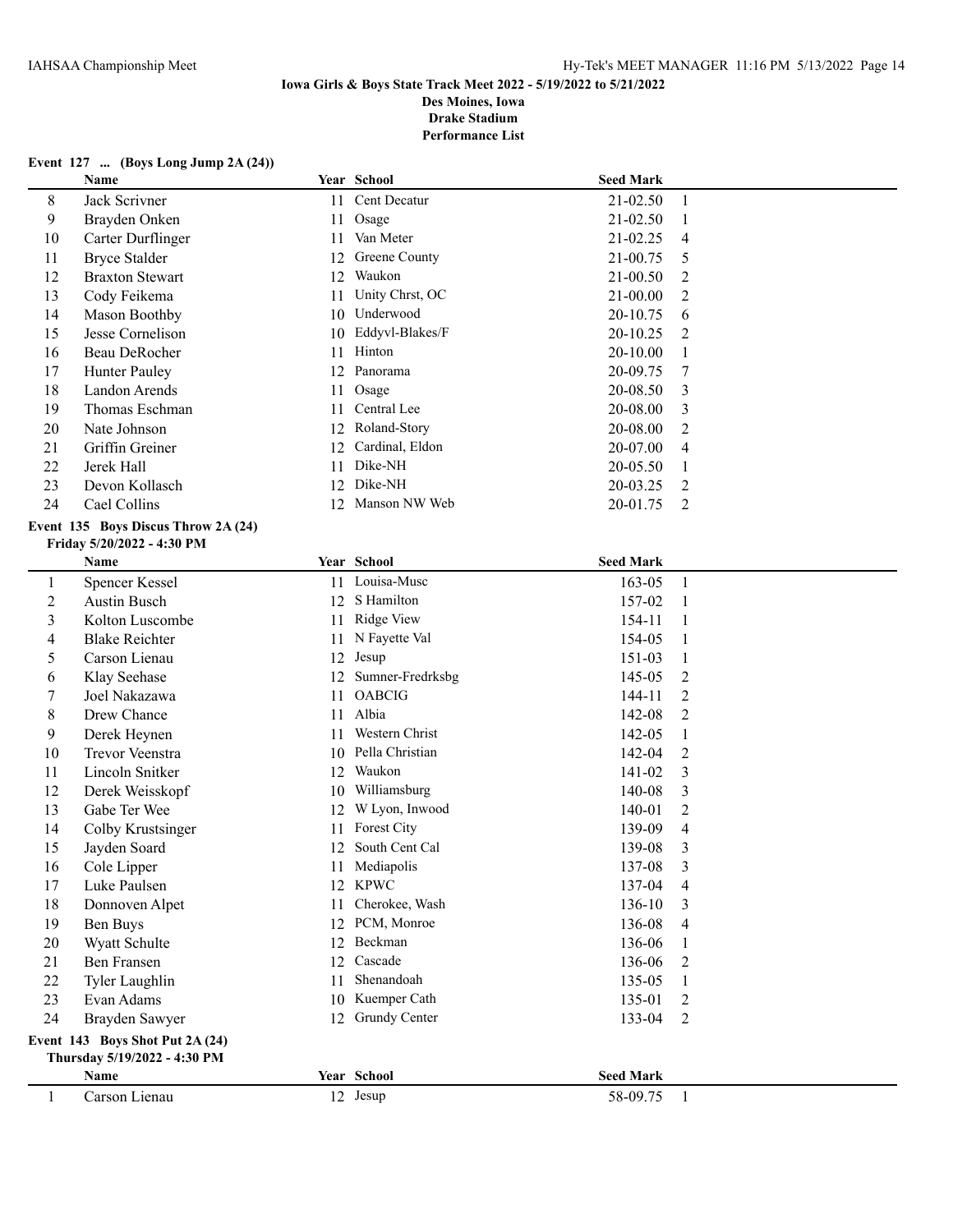# **Event 143 ... (Boys Shot Put 2A (24))**

|    | <b>Name</b>          |    | Year School      | <b>Seed Mark</b> |                |
|----|----------------------|----|------------------|------------------|----------------|
| 2  | Austin Busch         | 12 | S Hamilton       | 57-02.00         | 1              |
| 3  | Spencer Kessel       | 11 | Louisa-Musc      | 55-07.50         |                |
| 4  | Thomas Huneke        | 11 | Underwood        | 53-02.50         |                |
| 5  | Cale Jensen          | 12 | Dike-NH          | 52-00.00         | 2              |
| 6  | Cullen McShane       | 12 | MFL MarMac       | 50-06.00         |                |
|    | Lincoln Snitker      | 12 | Waukon           | 50-03.50         | 2              |
| 8  | Aaron Graves         | 12 | Southeast Valley | 49-05.50         |                |
| 9  | Carson Troyna        | 11 | Aplntn-Parksbg   | 49-04.50         | 3              |
| 10 | Ben Fransen          | 12 | Cascade          | 49-03.00         |                |
| 11 | Cody Koch            | 12 | Tipton           | 48-10.25         | $\overline{2}$ |
| 12 | Isaac Roe            | 11 | Waukon           | 48-06.00         | 3              |
| 13 | Easton Eledge        | 12 | Underwood        | 48-05.75         | 2              |
| 14 | <b>Braden Powers</b> | 12 | Denver           | 48-00.50         | 4              |
| 15 | Trevor Veenstra      | 10 | Pella Christian  | 48-00.00         | 2              |
| 16 | Ethan Ackerson       | 11 | Southeast Valley | 47-06.50         | 2              |
| 17 | Wyatt Schulte        | 12 | Beckman          | 47-05.00         | 3              |
| 18 | Zach Mehmert         | 11 | Crestwood        | 47-03.50         | 4              |
| 19 | Clayton Meyermann    | 10 | Northeast, GL    | 47-03.25         | 4              |
| 20 | Logan Green          | 12 | Clarinda         | 47-03.00         | 3              |
| 21 | Garrett Divis        | 11 | Hinton           | 47-02.00         | 3              |
| 22 | Gabe Ter Wee         | 12 | W Lyon, Inwood   | 46-02.00         |                |
| 23 | Shane Habben         | 11 | Western Christ   | 45-07.00         | 2              |
| 24 | Alec Rachford        | 10 | Cardinal, Eldon  | 45-01.50         | 2              |

# **Event 155 Boys 4x110 Meter Shuttle Hurdle 2A (24) Prelims**

**Thursday 5/19/2022 - 2:40 PM**

|   | <b>Team</b>             | <b>Relay</b>          |                      | <b>Seed Time</b>          |
|---|-------------------------|-----------------------|----------------------|---------------------------|
|   | Spirit Lake             |                       |                      | 1:00.22                   |
|   | 1) Ethan Stecker 09     | 2) Jake Cornwall 11   | 3) Drew Alger 11     | 4) Jack Latham 12         |
|   | 5) Simon Leinbaugh 10   | 6) Tommy Profit 11    |                      |                           |
| 2 | Treynor                 |                       |                      | 1:00.31                   |
|   | 1) Jaxon Schumacher 11  | 2) Kayden Dirks 11    | 3) Karson Elwood 10  | 4) Todd Pedersen 12       |
|   | 5) Kyle Moss 11         | 6) Noah Nelson 11     |                      |                           |
| 3 | Underwood               |                       |                      | 1:00.46<br>2              |
|   | 1) Carter Davis 12      | 2) Wyatt Baker 11     | 3) Jack Vanfossan 10 | 4) Jake Reimer 12         |
|   | 5) Lucas Bose 09        | 6) Tyler Jacobsen 12  |                      |                           |
| 4 | Jesup                   |                       |                      | 1:01.37                   |
|   | 1) Parker McHone 12     | 2) Carter Even 12     | 3) Nic Moore 09      | 4) Noah Sheridan 12       |
|   | 5) Jude Sullivan 09     | 6) Ryan Treptow 09    |                      |                           |
| 5 | West Liberty            |                       |                      | 1:01.49<br>$\overline{1}$ |
|   | 1) Caleb Wulf 12        | 2) Jahsiah Galvan 12  | 3) Ryker Dengler 09  | 4) Drake Collins 11       |
|   | 5) Jayce McHugh 10      | 6) Cameron Iske 09    |                      |                           |
| 6 | Anamosa                 |                       |                      | 1:01.75<br>- 2            |
|   | 1) Tysen Gravel 11      | 2) Tristan Weers 12   | 3) Jay Gatto 11      | 4) Ky Kaufmann 12         |
|   | 5) Grayson Weers 10     | 6) Aiden Strube 11    |                      |                           |
| 7 | Greene County           |                       |                      | 1:01.86<br>$\mathcal{E}$  |
|   | 1) Landyn Venteicher 12 | 2) Bryce Stalder 12   | 3) Nathan Black 12   | 4) Jackson Morton 12      |
|   | 5) Noble Hoyt 12        | 6) Camden Strennen 09 |                      |                           |
| 8 | Cent Decatur            |                       |                      | 1:02.01                   |
|   | 1) Tyke Hullinger 12    | 2) Jack Scrivner 11   | 3) Matthew Boothe 12 | 4) Riley Norman 11        |
|   | 5) Evahn Jones 10       | 6) Sam Boothe 10      |                      |                           |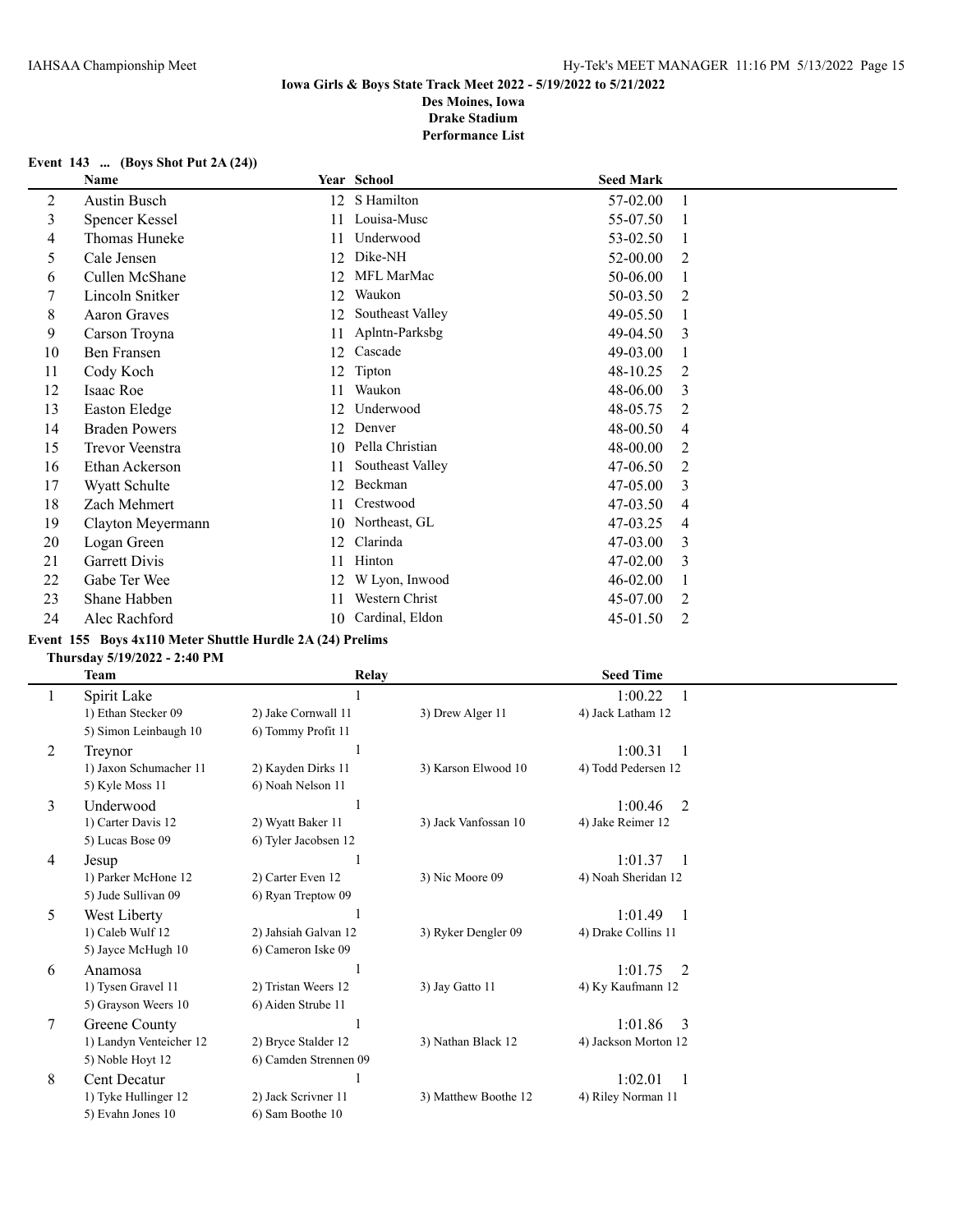# **Event 155 ... (Boys 4x110 Meter Shuttle Hurdle 2A (24) Prelims)**

|    | <b>Team</b>             | Relay                  |                         | <b>Seed Time</b>             |                |
|----|-------------------------|------------------------|-------------------------|------------------------------|----------------|
| 9  | Manson NW Web           |                        |                         | 1:02.31                      | 1              |
|    | 1) Ethan Egli 11        | 2) Matt Condon 09      | 3) Ian Kohnen 11        | 4) Cael Collins 12           |                |
|    | 5) Trinity Johnson 12   | 6) Brodie Anderson 12  |                         |                              |                |
| 10 | Van Meter               | 1                      |                         | 1:02.39                      | 4              |
|    | 1) Ben Gilliland 11     | 2) Casey Trudo 12      | 3) Aydn Netten 11       | 4) Ryan Fisher 12            |                |
|    | 5) Carter Durflinger 11 | 6) Charlie Matt 09     |                         |                              |                |
| 11 | Tipton                  | $\mathbf{1}$           |                         | 1:02.44                      | 3              |
|    | 1) Griffin Naderman 10  | 2) Nick Eicher 11      | 3) Jacob Barton 09      | 4) AJ Thumma 12              |                |
|    | 5) Micah McDowell 11    | 6) Ian Spangler 10     |                         |                              |                |
| 12 | <b>KPWC</b>             | 1                      |                         | 1:02.44                      | 2              |
|    | 1) Beau Goodwin 10      | 2) Grant Schroeder 12  | 3) Luke Paulsen 12      | 4) Conner Beelner 11         |                |
|    | 5) Kyan Schultzen 11    | 6) Drew Kluender 10    |                         |                              |                |
| 13 | Dike-NH                 | 1                      |                         | 1:02.48                      | 2              |
|    | 1) Rhett Wardell 12     | 2) Blane Schmitt 10    | 3) Trevor Folkerts 11   | 4) Brewer Eiklenborg 12      |                |
|    | 5) Tyson Bennett 09     | 6) Jayce Jensen 10     |                         |                              |                |
| 14 | Denver                  | $\mathbf{1}$           |                         | 1:02.89                      | 3              |
|    | 1) Kasey Wirtjes 11     | 2) Evan Dorn 10        | 3) Isaac Larson 11      | 4) Tye Bradley 11            |                |
|    | 5) Trevor Baas 09       | 6) Dagen Henzen 09     |                         |                              |                |
| 15 | Cherokee, Wash          | 1                      |                         | 1:02.92                      | 2              |
|    | 1) Connor Mahnke 10     | 2) Mason Carver 12     | 3) Wil Lugar 12         | 4) Lance Pingel 10           |                |
|    | 5) Trey Timmerman 11    | 6) Skyler Robinson 11  |                         |                              |                |
| 16 | W Lyon, Inwood          | 1                      |                         | 1:02.99                      | 3              |
|    | 1) Martin Moser 11      | 2) Carson Meyer 09     | 3) Jaxon Meyer 12       | 4) Donovan Beltrame 12       |                |
|    | 5) Jackson Taylor 12    | 6) Ryker Metzger 10    |                         |                              |                |
| 17 | W Monona                | 1                      |                         | 1:03.04                      | 3              |
|    | 1) Micah Farrens 11     | 2) Micah Sorensen 11   | 3) Aiden Holverson 10   | 4) Brad Bellis 12            |                |
|    | 5) Jeriah Sorensen 10   |                        |                         |                              |                |
| 18 | Cent Lyon               | 1                      |                         | 1:03.41                      | $\overline{4}$ |
|    | 1) Andrew Austin 11     | 2) Reece Vander Zee 10 | 3) Kayden Van Berkum 11 | 4) Gable Van Beek 11         |                |
|    | 5) Graham Eben 10       |                        |                         |                              |                |
| 19 | PCM, Monroe             | 1                      |                         | 1:03.69                      | -1             |
|    | 1) Gavin Fenton 11      | 2) Trey Broderson 12   | 3) Gavin VanGorp 09     | 4) Griffin Olson 10          |                |
|    | 5) Jake Winters 09      | 6) Joel Greiner 11     |                         |                              |                |
| 20 | Osage                   | 1                      |                         | 1:03.82                      | $\mathbf{1}$   |
|    | 1) Cole Adams 12        | 2) Michael Johnson 10  | 3) Joey Potter 12       | 4) Ben Miller 12             |                |
|    | 5) Colton Boge 12       | 6) Brayden Onken 11    |                         |                              |                |
| 21 | W Sioux Hwardn          | $\mathbf{1}$           |                         | 1:03.94                      | 5              |
|    | 1) Cullen Koedam 12     | 2) Brady Lynott 11     | 3) Levi Koopmans 12     | 4) Conner Van Ballegooyen 11 |                |
|    | 5) Avery Millikan 11    | 6) Dylan Wiggins 11    |                         |                              |                |
| 22 | Clear Lake              | $\mathbf{1}$           |                         | $1:04.57$ 2                  |                |
|    | 1) Derek Erpelding 10   | 2) Blake Enke 09       | 3) Cooper Cooke 09      | 4) Zeke Nelson 11            |                |
|    | 5) Hayden Bergman 09    | 6) Jack Englin 10      |                         |                              |                |
| 23 | I-35, Truro             | $\mathbf{1}$           |                         | 1:05.09                      | 2              |
|    | 1) Owen Cassady 10      | 2) Kale Day 12         | 3) Will Borseth 12      | 4) Cade Ward 12              |                |
|    | 5) Michael Upp 09       | 6) Louis Vonnahme 09   |                         |                              |                |
| 24 | Mid-Prairie, W          | 1                      |                         | 1:06.00                      | $\overline{2}$ |
|    | 1) Justice Jones 12     | 2) Kaden Meader 11     | 3) Braden Hartley 11    | 4) Cain Brown 11             |                |
|    | 5) Micah Hostetler 12   | 6) Landry Gingerich 09 |                         |                              |                |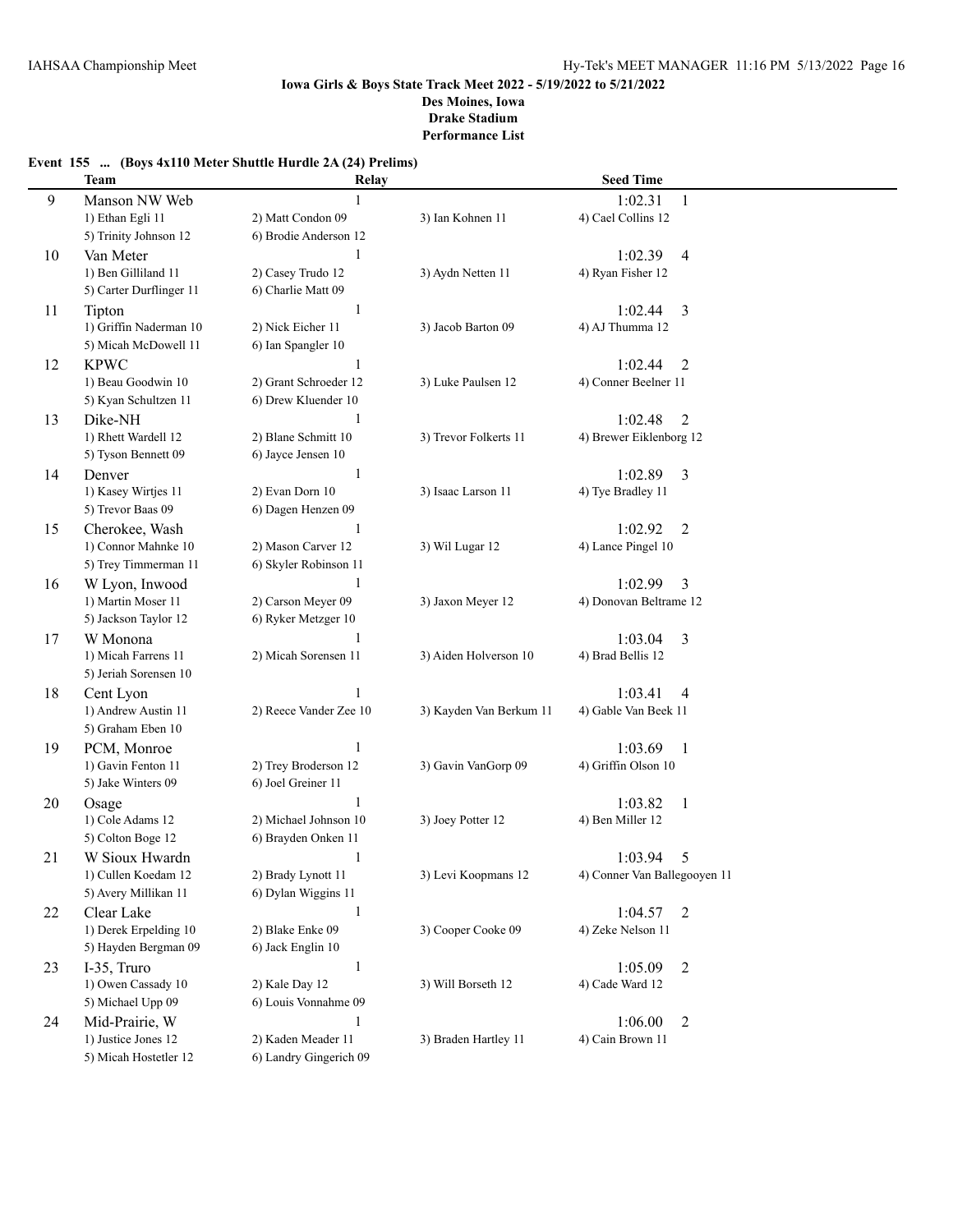#### **Event 159 Boys 800 Sprint Medley 2A (24) Saturday 5/21/2022 - 10:00 AM**

|    | <b>Team</b>              | Relay                   |                          | <b>Seed Time</b>                    |  |
|----|--------------------------|-------------------------|--------------------------|-------------------------------------|--|
| 1  | Spirit Lake              |                         |                          | 1:34.88<br>$\mathbf{1}$             |  |
|    | 1) Jack Wajda 11         | 2) Jake Cornwall 11     | 3) Ethan Backhaus 12     | 4) Qai Hussey 12                    |  |
|    | 5) Ethan Stecker 09      | 6) Logan Sandman 10     |                          |                                     |  |
| 2  | Belmond-Klemme           |                         |                          | 1:34.98<br>1                        |  |
|    | 1) Aiden Friedow 09      | 2) Clayton Pletsch 12   | 3) Tate Sander 12        | 4) Isaac Swenson 11                 |  |
|    | 5) Hayden Pals 11        | 6) Bradan Gabrielson 11 |                          |                                     |  |
| 3  | Pella Christian          | 1                       |                          | 1:35.17<br>$\overline{\phantom{0}}$ |  |
|    | 1) Drew Geetings 12      | 2) Luke Nikkel 11       | 3) Daniel Andringa 12    | 4) Levi Schelhaas 12                |  |
|    | 5) Peyton Ritzert 11     | 6) Noah Nunnikhoven 10  |                          |                                     |  |
| 4  | Mediapolis               | $\mathbf{1}$            |                          | 1:35.40<br>$\overline{1}$           |  |
|    | 1) Cole Lipper 11        | 2) Ben Egan 11          | 3) Kadin Salek 12        | 4) Anthony Isley 11                 |  |
|    | 5) Noah Schmidgall 09    | 6) Aedin Nelson 10      |                          |                                     |  |
| 5  | Dike-NH                  | $\mathbf{1}$            |                          | 1:35.47<br>2                        |  |
|    | 1) Devon Kollasch 12     | 2) Jace Hall 11         | 3) Jerek Hall 11         | 4) Michael Herber 12                |  |
|    | 5) Cameron Decker 10     | 6) Parker Latwesen 12   |                          |                                     |  |
| 6  | Denver                   | 1                       |                          | 1:35.47<br>3                        |  |
|    | 1) Micah Grier 10        | 2) Zander Norman 12     | 3) Ethan Schoville 11    | 4) Caylor Hoffer 12                 |  |
|    | 5) Tye Bradley 11        | 6) Nick Adams 12        |                          |                                     |  |
| 7  | Treynor                  | 1                       |                          | 1:35.52<br>-1                       |  |
|    | 1) Noah Nelson 11        | 2) Kayden Dirks 11      | 3) Jaxon Schumacher 11   | 4) Todd Pedersen 12                 |  |
|    | 5) Karson Elwood 10      | 6) Payton Chapman 12    |                          |                                     |  |
| 8  | Cascade                  | $\mathbf{1}$            |                          | 1:35.56<br>$\mathbf{1}$             |  |
|    | 1) Luka Rickels 11       | 2) Will Hosch 10        | 3) Jack Menster 11       | 4) Cole Miller 12                   |  |
|    | 5) Trever Finzel 11      | 6) Isaac Nava 12        |                          |                                     |  |
| 9  | Sheldon                  | 1                       |                          | 1:35.78<br>2                        |  |
|    | 1) Jacob Enger 11        | 2) Anthony Escobar 09   | 3) Blake Radke 11        | 4) Cason Johannes 12                |  |
|    | 5) Isaac Wenthe 09       | 6) Noah Monroe 11       |                          |                                     |  |
| 10 | Northeast, GL            | 1                       |                          | 1:35.86<br>2                        |  |
|    | 1) Talib Bird 11         | 2) Ty Hudson 12         | 3) Jimmy Weispfenning 11 | 4) Caleb Gruhn 12                   |  |
|    | 5) Carter Jargo 11       | 6) Grant Gray 09        |                          |                                     |  |
| 11 | Anamosa                  | $\mathbf{1}$            |                          | 1:35.89<br>3                        |  |
|    | 1) Jay Gatto 11          | 2) Grant Lubben 10      | 3) Ky Kaufmann 12        | 4) Tristan Weers 12                 |  |
|    | 5) Aiden Strube 11       | 6) Seth Countryman 09   |                          |                                     |  |
| 12 | Roland-Story             | $\mathbf{1}$            |                          | 1:36.12<br>$\overline{2}$           |  |
|    | 1) Nate Johnson 12       | 2) Will Bunn 12         | 3) Gavin Carpenter 11    | 4) Kale Lande 11                    |  |
|    | 5) Colin Streit 12       | 6) Dillon Lettow 11     |                          |                                     |  |
| 13 | Union, LaPorte C         | $\mathbf{1}$            |                          | 1:36.16<br>4                        |  |
|    | 1) Michael Niebergall 12 | 2) TJ Freeland 12       | 3) Logan Rosauer 10      | 4) Danny Petersen 12                |  |
|    | 5) Joren Fisher 11       | 6) Gibson Purdy 12      |                          |                                     |  |
| 14 | Shenandoah               | $\mathbf{1}$            |                          | 1:36.23<br>$\overline{2}$           |  |
|    | 1) Evan Holmes 12        | 2) Hunter Dukes 10      | 3) Brody Cullin 10       | 4) Alex Razee 10                    |  |
|    | 5) Michael Reed 12       | 6) Tysen Shaw 11        |                          |                                     |  |
| 15 | Tipton                   | $\mathbf{1}$            |                          | 1:36.23<br>4                        |  |
|    | 1) Griffin Naderman 10   | 2) Kaleb Nerem 12       | 3) Ezekiel Graves 11     | 4) Cody Bohlmann 12                 |  |
|    | 5) Carter Hill 12        | 6) Skyler Schmidt 12    |                          |                                     |  |
| 16 | Grundy Center            | $\mathbf{1}$            |                          | 1:36.55<br>5                        |  |
|    | 1) Dylan Knaack 10       | 2) Justin Knaack 10     | 3) Logan Knaack 12       | 4) Dayne Zinkula 12                 |  |
|    | 5) Brayden Wallis 09     | 6) Tate Jirovsky 10     |                          |                                     |  |
| 17 | Estherville-LC           | $\mathbf{1}$            |                          | 1:36.62<br>$\overline{3}$           |  |
|    | 1) Ryan Leonard 10       | 2) Seth Busch 12        | 3) Lamont Whiting 12     | 4) Zack Anderson 12                 |  |
|    | 5) Collin Cohrs 11       | 6) Zavion McMurran 11   |                          |                                     |  |